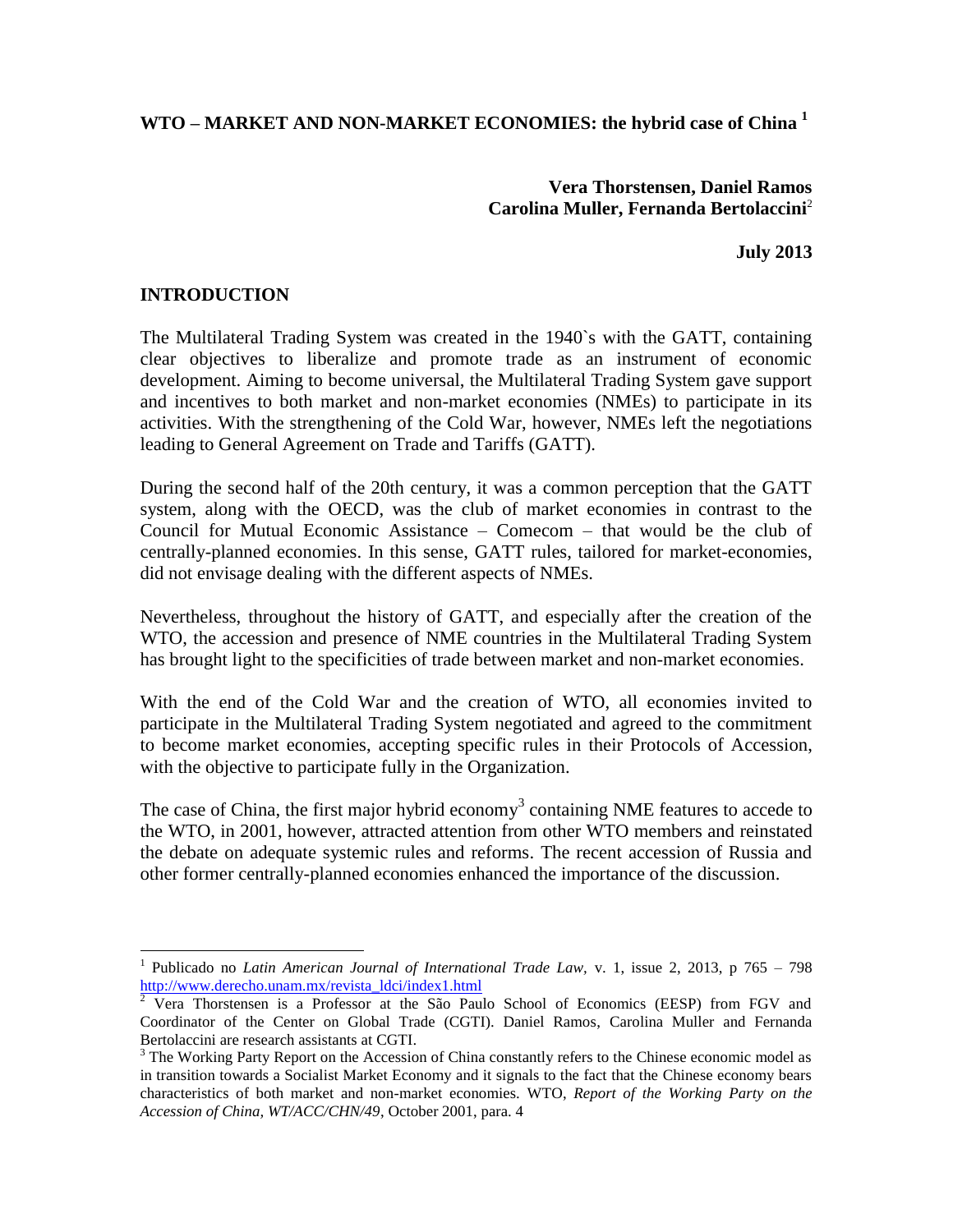When acceding, China committed to undertake several reforms, regarding, e.g., subsidies, management of state-owned enterprises (SOEs), and liberalization of its banking system which would assure a level playing field between China and other economies under the WTO system. This purpose is clearly stated in its Protocol of Accession<sup>4</sup>.

However, there is strong evidence to the effect that, ten years after accession, China still has not completed its transition process. The World Bank has published a study about China where it affirms that the government continues to dominate key sectors and that "*close links between the government, big banks, and state enterprises have created vested interests that inhibit reforms and contribute to continued ad hoc state interventions in the economy*" 5 .

#### Furthermore, the report states that

l

China's transition to a market economy is incomplete in many areas. A mix of market and non-market measures shapes incentives for producers and consumers, and there remains a lack of clarity in distinguishing the individual roles of government state enterprises, and the private sector. It is imperative, therefore that China resolve these issues, accelerate structural reforms and develop a market-based system with sound foundations in which the state focuses on providing key public goods and services – while a vigorous private sector plays the more important role of driving growth<sup>6</sup>.

In truth, China still relies heavily upon SOEs to implement public policies conceived by the Communist Party. Considering the internal opposition to further liberalization and privatization reforms, some commentators are starting to doubt that China could ever complete its transformation into a full market economy, given the intrinsic political links between the Communist Party, SOEs and the means by which public policies are implemented.

Not only China, but other emerging economies seem to have lost the drive to continue their liberalization processes and to finish their economic reforms. A renewed interest on state developmentalism and a reinforced role of the state in the economy are recent marks of many governments in important emerging and developing countries, arguably inspired by the recent robust economic growth of China and sloppy performance of western economies. The mechanisms through which these governments seek to advance state-led economic growth are well known and were characteristic of NMEs. These NME features impact the Multilateral Trading System in many ways.

<sup>&</sup>lt;sup>4</sup> See provisions concerning the liberalization of the Right to Trade (Article 5), Non-Tariff Measures, especially paragraph 3 (Article 7), Price Controls (Article 9) and Price Comparability in Determining Subsidies and Dumping (Article 15) in WTO, *Protocol ofAccession of the People's Republic of China.* WT/L/432, 10 November 2001. Julian Qin refers to these obligations as being "obligations to practice market economy" and "obligations concerning domestic governance". See QIN, Julia Ya, "China, India and WTO Law", *in* SORNARAJAH, Muthucumaraswamy; WANG, Jiangyu, *China, India and the International Economic* Order, Cambridge University Press, 2010,pp 172-173

<sup>5</sup> WORLD BANK, *China 2030 – Building a Modern, Harmonious, and Creative High-Income Society*. Conference Edition, 2012. Available at:

<http://www.worldbank.org/content/dam/Worldbank/document/China-2030-complete.pdf> p. 25 6 *Ibid*, p. 25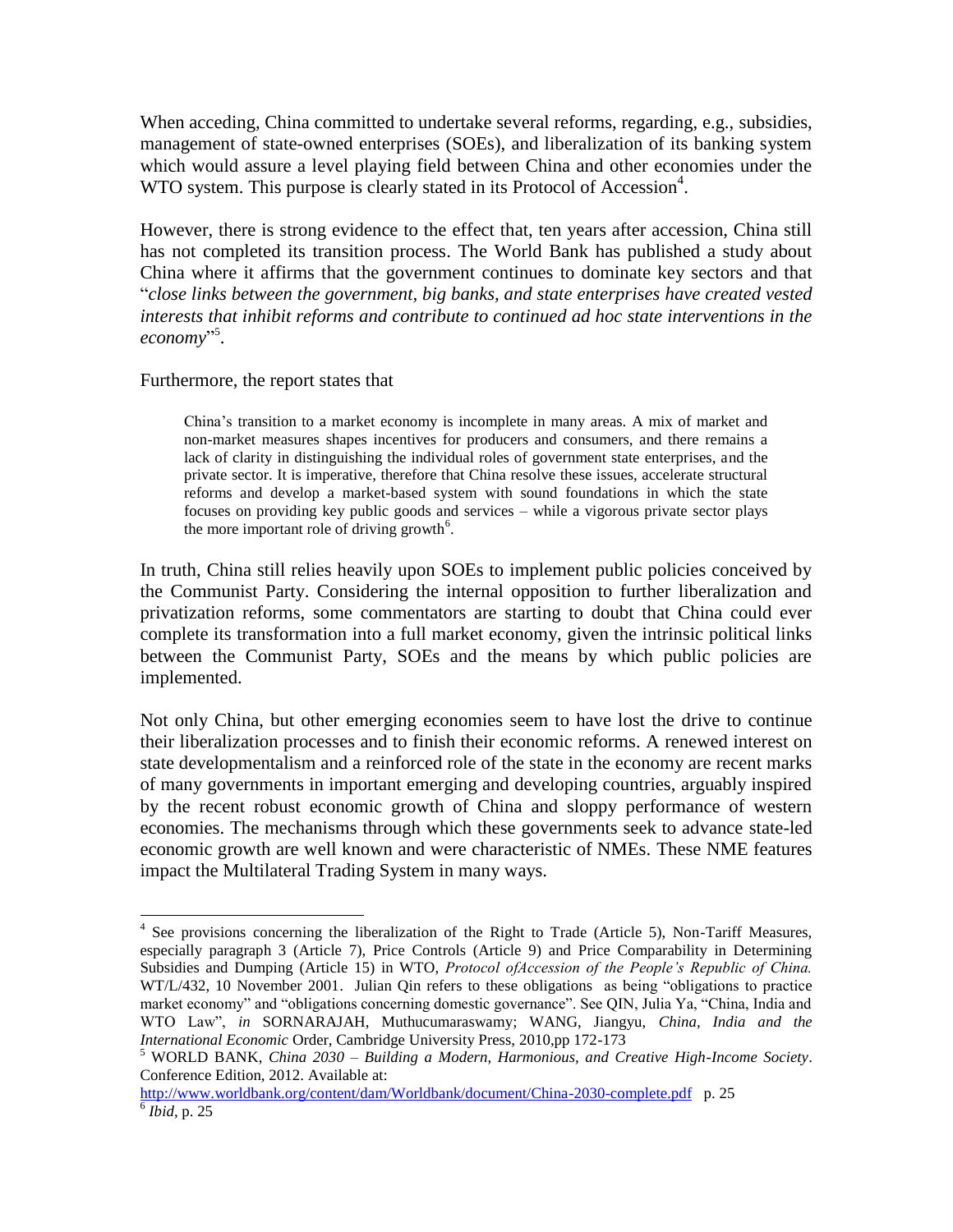Since the WTO was not designed to regulate trade practices of NMEs, neither to force them to transform their economies into market ones, the Organization is unable to properly supervise the specificities of international trade between market and NMEs, failing to properly regulate international trade.

Some relevant questions can, thus, be posed:

. Is the WTO an organization created under market economy principles and rules or does it provide rules for both market and NMEs?

. Can it be assumed that, by acceding the WTO, China, Viet Nam and other countries to the WTO committed to transform themselves into market economies, or can two economic systems be allowed?

. Is the WTO properly equipped with mechanisms to allow for fair trade between Stateled and Market-led economies?

This article will discuss the systemic challenges of integrating hybrid economies, and their NME features, into the WTO. It will analyze how the Multilateral Trading System has dealt differently with the issue with the issue during the GATT and the WTO eras. It will then discuss the relationship between NMEs and the principles and rules of the Multilateral Trading System.

First of all, however, the following section will look into the definitions for NMEs which are available in the context of international trade.

# **I. DEFINITION OF MARKET AND NON-MARKET ECONOMIES**

China joined the WTO in 2001 through its Protocol of Accession, in which the country committed to a series of obligations that should theoretically lead it into a market economy. China's status of NME is also referred to in a few provisions of the Protocol, namely in its Article 15, where concerns are raised about the difficulties arisen from the absence of market economy conditions for the determination of dumping and subsidies. Nevertheless, there is no definition, under the Protocol, of the expression "non market economy". The provisions of Article 15 only presume that China is a NME, but give no further clarifications.

China's Accession Working Party Report, when referring to Article 15 of the Chinese Accession Protocol, states that:

Several members of the Working Party noted that China was continuing the process of transition towards a full market economy. Those members noted that under those circumstances, in the case of imports of Chinese origin into a WTO Member, special difficulties could exist in determining cost and price comparability in the context of anti-dumping investigations and countervailing duty investigations<sup>7</sup>.

l <sup>7</sup> WTO, *Report of the Working Party on the Accession of China, WT/ACC/CHN/49*, October 2001, para. 150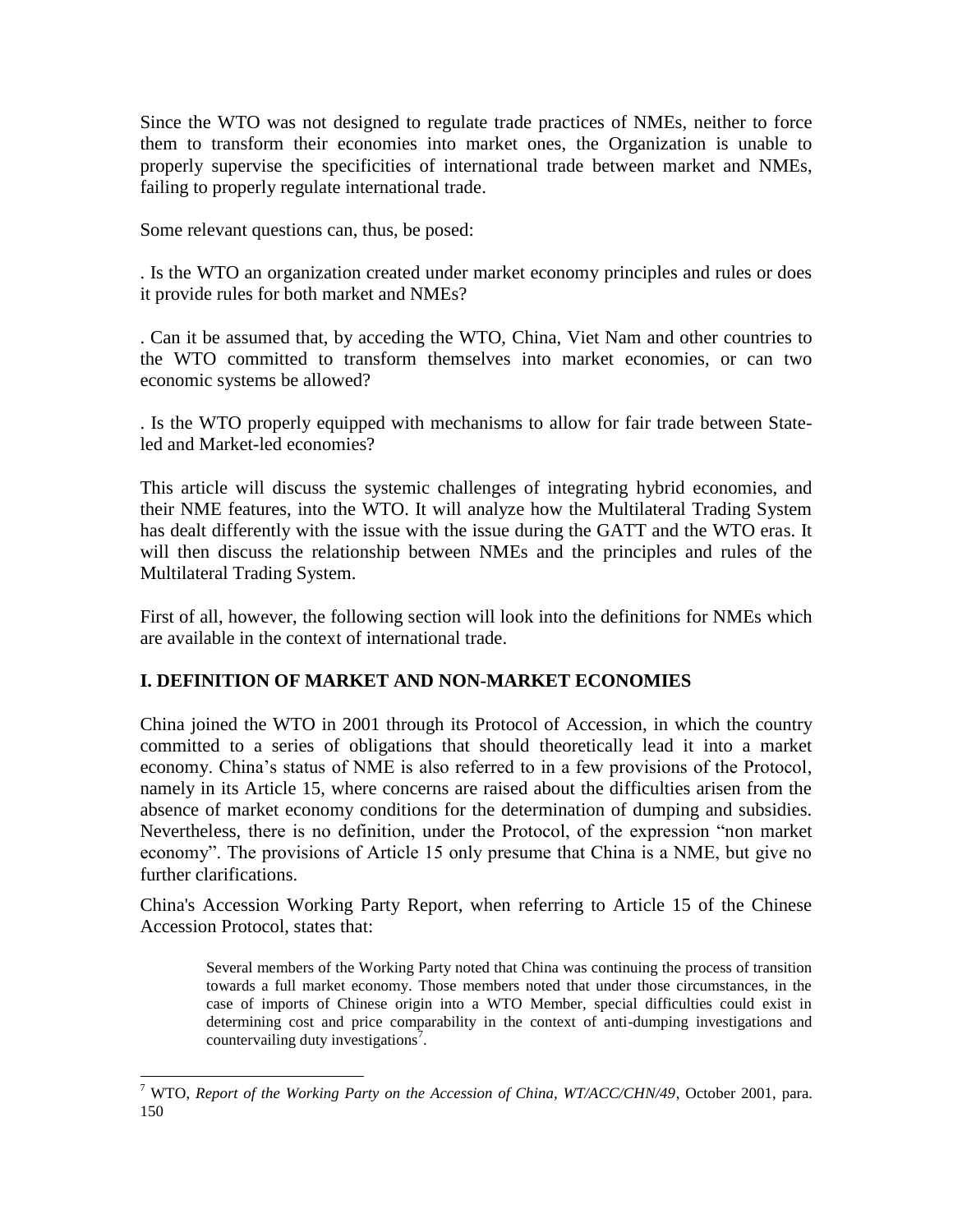The Working Party thus evidenced some NMEs' effects on the WTO system, especially on the proper functioning of its mechanisms, but did not give a definition of what precisely is deemed to be a NME or a "full market economy". In this context, one can raise the question: what is a market economy and how to define it?

Although the main concern with the concept of NME focuses on dumping investigations, as shown by China's Protocol of Accession, such definition is crucial to shed some light on other NME challenges to the rules of the Multilateral Trading System, and to fully understand the participation of China, as well as that of other NMEs in the WTO.

# **1. International definitions**

There are a diversity of economic parameters and subtle gradations between a centrally planned and a market economy. Hence, the difficulty of legally defining a market economy or a NME. Apart from the United Nations Conference on Trade and Development (Unctad), a legally detailed description has still not been produced among influent international organizations, though there are punctual official statements that, together, form an official structure of what is needed for a country to be considered as a market economy.

# **Unctad**

l

Unctad defines market economy as *"a national economy of a country that relies heavily upon market forces to determine levels of production, consumption, investment and savings without government intervention"* <sup>8</sup> .

Likewise, Unctad's definition of a NME is as follows:

A national economy in which the government seeks to determine economic activity largely through a mechanism of central planning, as in the former Soviet Union, in contrast to a market economy which depends heavily upon market forces to allocate productive resources. In a "non-market" economy, production targets, prices, costs, investment allocations, raw materials, labour, international trade and most other economic aggregates are manipulated within a national economic plan drawn up by a central planning authority; hence, the public sector makes the major decisions affecting demand and supply within the national economy.

<sup>8</sup> Unctad's Glossary of Customs Terms, available at [http://www.asycuda.org/cuglossa.asp?term=market+economy.](http://www.asycuda.org/cuglossa.asp?term=market+economy) Last viewed on 31st January 2012.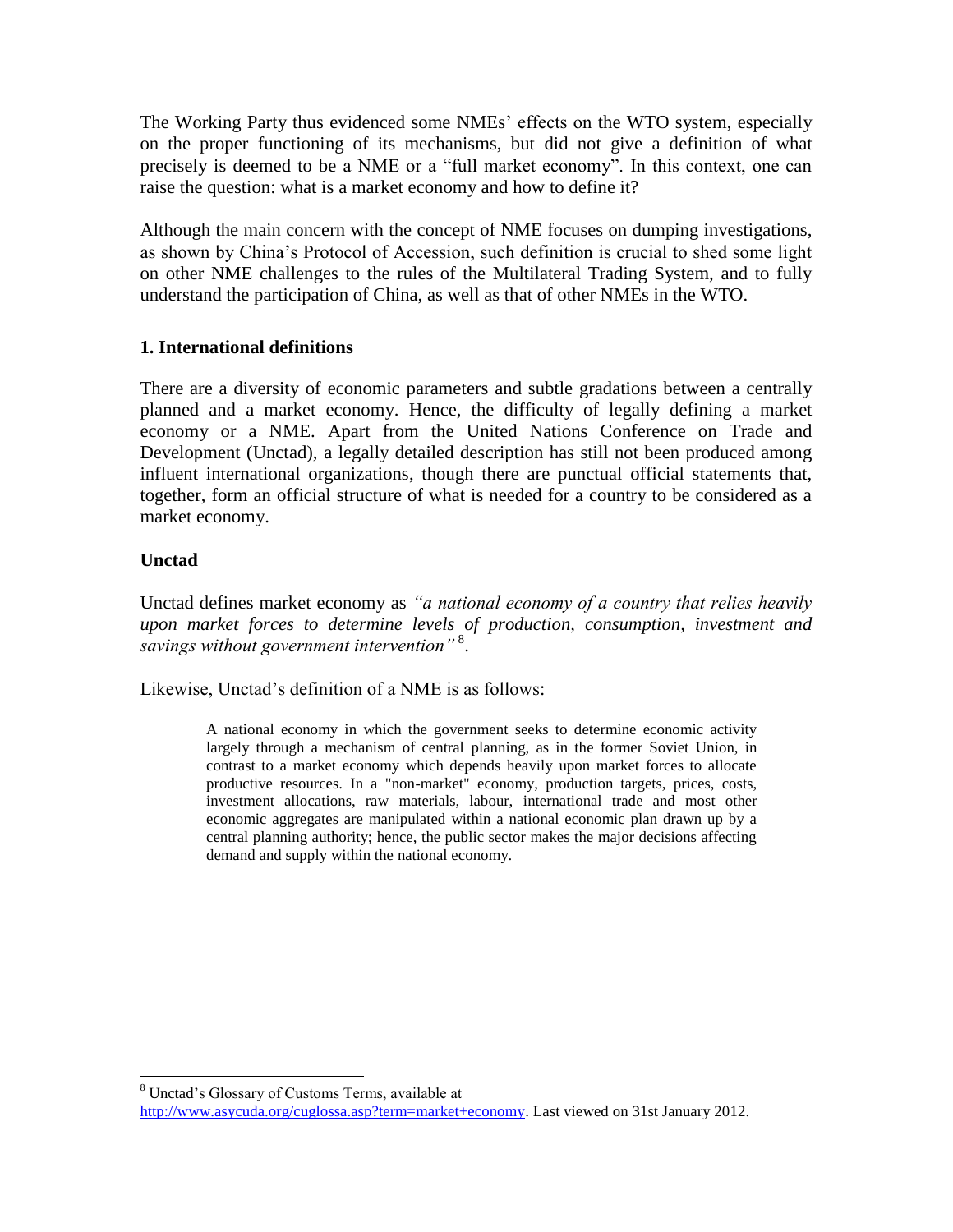#### **WTO**

l

The Multilateral Trading System's first discussion on the subject happened during the Review Session of GATT, in 1954-55. Article VI, which contains dispositions on subsidies and dumping matters, was interpreted through the second Supplementary Provision to paragraph 1 (Ad Note):

Ad Article VI

Paragraph 1

2. It is recognized that, in the case of imports from a **country which has a complete or substantially complete monopoly of its trade and where all domestic prices are fixed by the State**, special difficulties may exist in determining price comparability for the purposes of paragraph 1 (...).(Emphasis added)

Point 2 of the Ad Note refers to the determination of price comparability between market and centrally planned economies. But is it a WTO definition of a NME? Evidence in that sense can be found in the reference to the Ad Note present in Article 15 of the Tokyo Round Subsidies Code, paragraph 1, which states:

Article 15

Special situations

1. In cases of alleged injury caused by imports **from a country described in Notes and Supplementary Provisions to the General Agreement (Annex I, Article VI, paragraph 1, point 2)** the importing signatory may base its procedures and measures either: (...) (Emphasis added)

Through that indirect reference to the Ad Note, the Panel on US – Antidumping and Countervailing Duties (WT/DS/379), paragraph 14.119 declared that:

(T)he predecessor to the SCM Agreement – the Tokyo Round Subsidies Code – contained a provision that **explicitly addressed the concurrent use of NME** [non-market economies] **methodologies** in anti-dumping investigations, and of countervailing duties, in respect of imports **from NMEs**. Where imports **from non-market economies** were at issue, Article 15 of that Code imposed upon the importing Member a choice between the use of anti-dumping measures or of countervailing duties. (Emphasis added)

The presumption that the inferred Article deals with imports from NMEs can also be found in Paragraph 578 of the Appellate Body's decision on the same case, which states that:

Article 15 of the Tokyo Round Subsidies Code imposed upon an importing signatory a choice between the use of anti-dumping duties and the use of countervailing duties against imports **from NMEs<sup>9</sup>** . (Emphasis added)

The reference to the Ad Note in the heading of Paragraph 1 is explicit, and therefore it seems reasonable to infer that the definition of the Ad Note is, for the Dispute Settlement

<sup>9</sup> WTO, *US – Antidumping and Countervailing Duties,* Apelate Body Report, WT/DS/379, 11 March 2011, para. 14.119.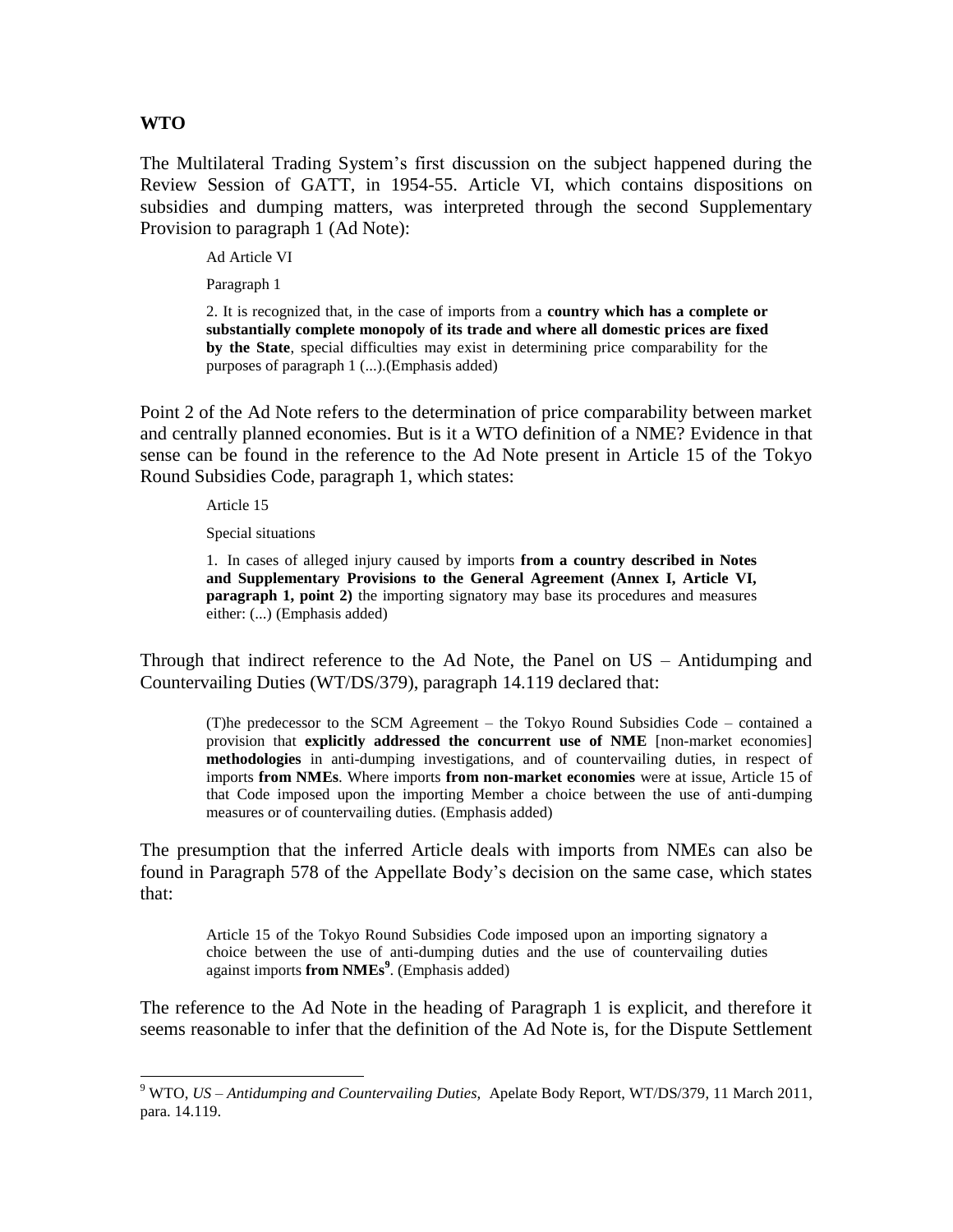Body (DSB), a definition of a NME. This interpretation is confirmed by the Appellate Body in the case EC – Fasteners, in a footnote to its decision:

We observe that the second Ad Note to Article VI:1 refers to a "country which has a complete or substantially complete monopoly of its trade" and "where all domestic prices are fixed by the State". **This appears to describe a certain type of NME**, where the State monopolizes trade and sets all domestic prices<sup>10</sup>. (Emphasis added).

However, the Appellate Body continues:

**The second Ad Note to Article VI:1 would thus not on its face be applicable to lesser forms of NMEs that do not fulfill both conditions**, that is, the complete or substantially complete monopoly of trade and the fixing of all prices by the State<sup>11</sup>. (Emphasis added)

This leads to the interpretation that, although the Ad Note provides a definition of a NME, it does not cover the whole meaning of the expression. As the Appellate Body stated, there are other forms of NMEs besides *a country which has a complete or substantially complete monopoly of its trade and where all domestic prices are fixed by the State*. Even though the Ad Note may not be applicable to such other forms of NMEs, they could be recognized as so.

The matter of NME was also addressed in the Agreement on Subsidies and Countervailing Measures (SCM). Article 29 approaches the market economy issue while dealing with time-frame extensions for countries in transition to market economies:

Article 29: Transformation into a Market Economy

29.1 Members in **the process of transformation from a centrally-planned into a market, free-enterprise economy, may apply programmes and measures necessary for such a transformation**.

Article 29.3 determines that countries considered to be in the process of transformation from a centrally-planned into a market-oriented economy (Article 29.1) shall notify the Committee on Subsidies and Countervailing measures of subsidies to which Article 3 of the SCM Agreement would apply. The lack of a legal definition enables WTO Members to decide politically on the matter to some extent. Notifications under Article 29.3 of the SCM Agreement were submitted by countries that were transitioning to a market economy.

The Agreement on Trade Related Intellectual Property Measures (TRIPS) also handles the market economy or NME condition in order to rule over measures that may arise from the transitional situation:

Article 65

l

Transitional Arrangements

3. Any other Member which is in the **process of transformation from a centrallyplanned into a market, free-enterprise economy and which is undertaking structural** 

<sup>&</sup>lt;sup>10</sup> WTO *EC* – *Definitive Anti-Dumping Measures on Certain Iron or Steel Fasteners from China* (DS397), WT/DS397/AB/R, Appellate Body Report adopted on 15 July 2011, para. 285, footnote 460. <sup>11</sup> *Ibid*.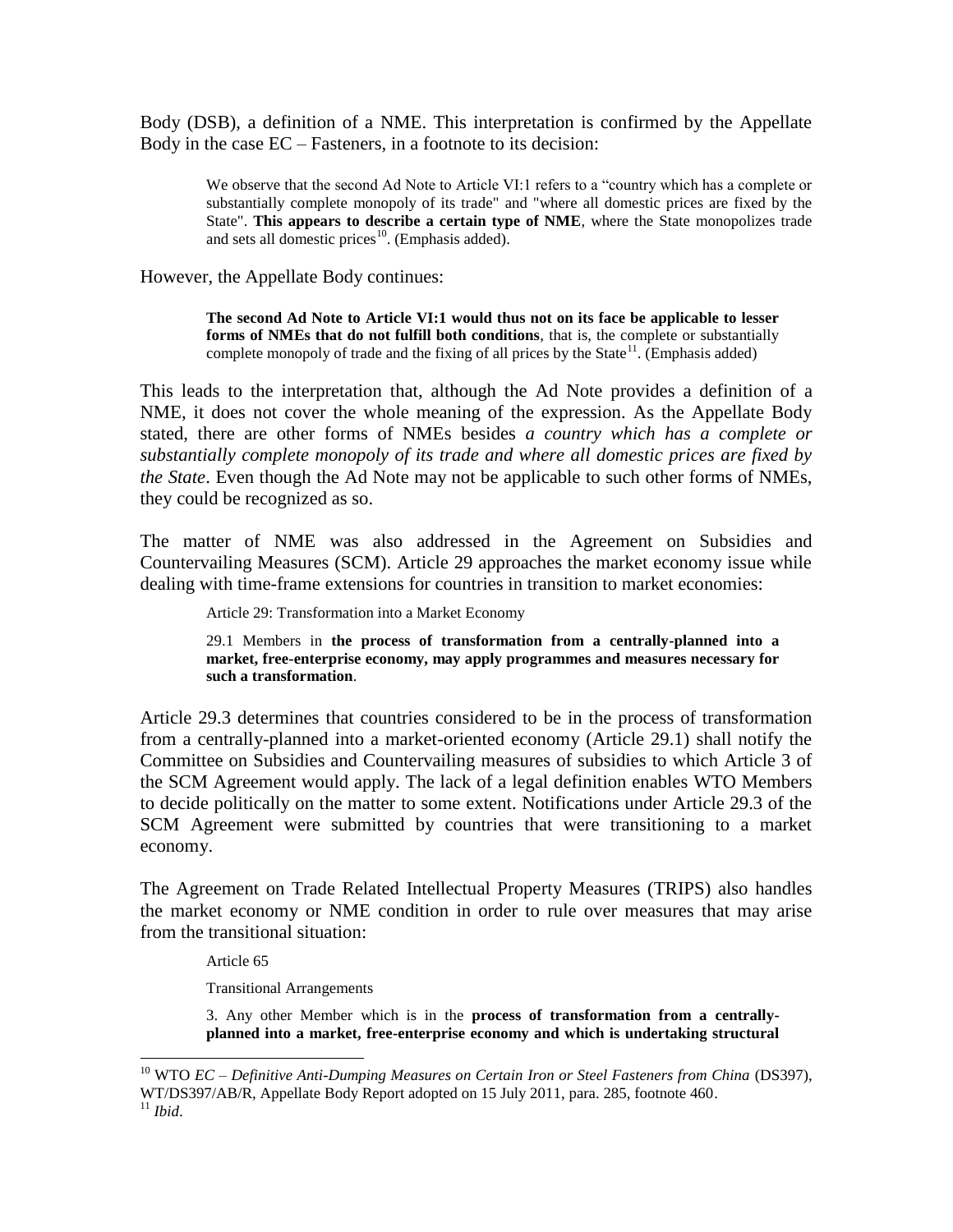**reform** of its intellectual property system and facing special problems in the preparation and implementation of intellectual property laws and regulations, **may also benefit from a period of delay** as foreseen in paragraph 2. (Emphasis added)

The Anti-Dumping Agreement (ADA) is more cautious. In its Article 2.2, there is a vague concept that is not further explored:

2.2 When there are no sales of the like product in the ordinary course of trade in the domestic market of the exporting country or when, **because of the particular market situation** or the low volume of the sales in the domestic market of the exporting country, such sales do not permit a proper comparison, the margin of dumping shall be determined by comparison with a comparable price of the like product when exported to an appropriate third country, provided that this price is representative, or with the cost of production in the country of origin plus a reasonable amount for administrative, selling and general costs and for profits. (Emphasis added)

Paragraph 2.7 of the same Article asserts that its provisions are *without prejudice to the second Supplementary Provision to paragraph 1 of Article VI in Annex I to GATT 1994*. These specific clauses were never discussed in the DSB with a view to determine their relationship, and there is, up until now, no clear definition as to what a particular market situation is, although it seems to have a much wider meaning than a NME, since such a market situation can also prevail in a specific sector of a market economy, e.g. a natural monopoly.

The Agreement on Agriculture in its preamble only points out to a market-oriented agricultural trading system:

Recalling that their long-term objective as agreed at the Mid-Term Review of the Uruguay Round "is to establish a **fair and market-oriented** agricultural trading system and that a reform process should be initiated through the negotiation of commitments on support and protection and through the establishment of strengthened and more operationally effective GATT rules and disciplines". (Emphasis added)

All other agreements of the Uruguay Round are silent on the matter.

#### **World Bank**

Like other international organizations, the World Bank has not explicitly defined what a market economy is. However, in its reports and studies, especially on countries in transition to market economies during the 1990s, some standards were defined. Those reports provide an overview of the economy and discuss policy reforms and institutional changes deemed necessary for achieving a quick transition from a centrally planned to a market economy, after some members have applied for membership.

Czechoslovakia had reapplied membership in 1991 and requested the World Bank and IMF's assistance into changing to a market economy. On the country report, the World Bank makes the following statements:

A market economy requires a modern banking system with a clear division of labour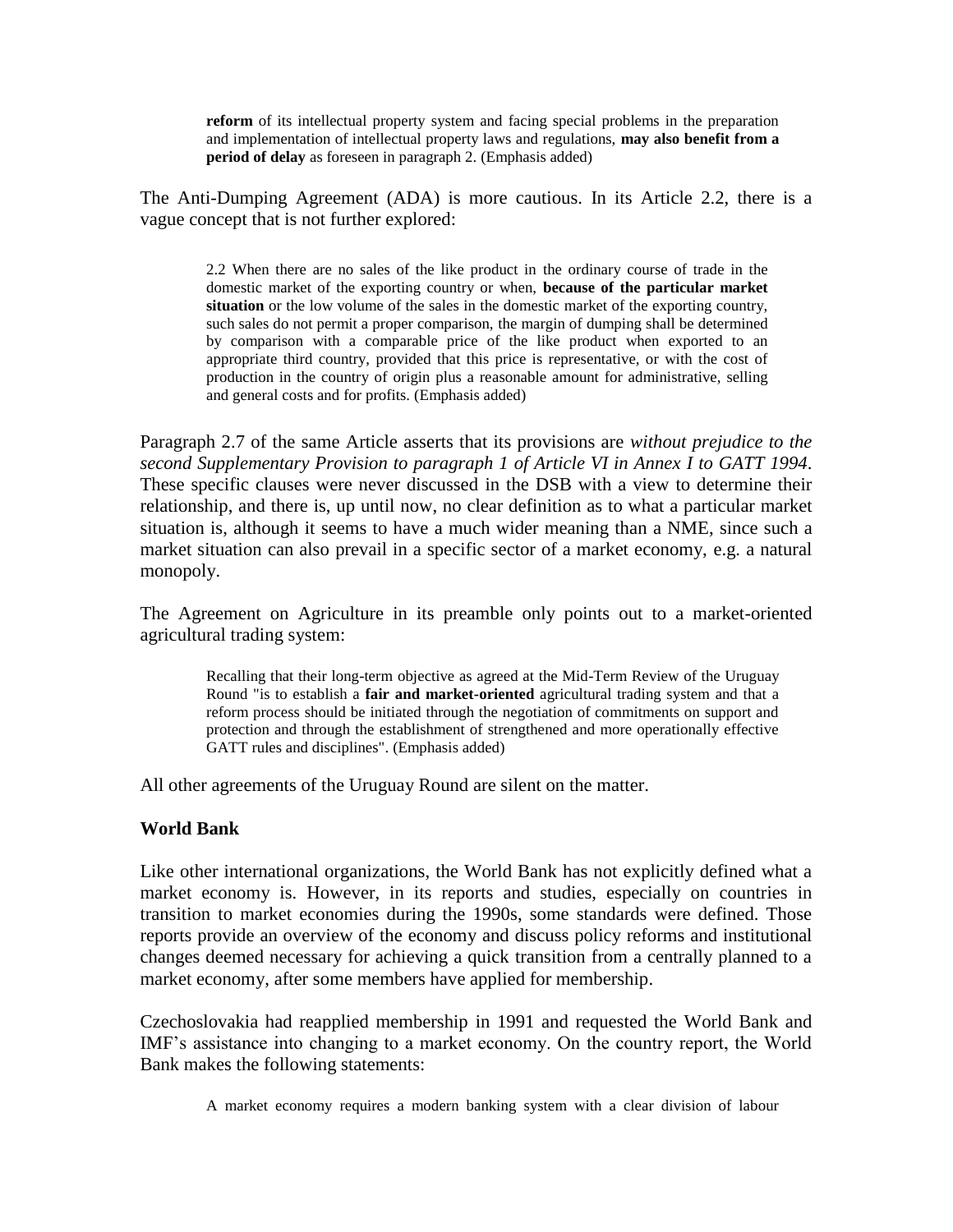between the Central Bank in charge of monetary policy and bank supervision on the one hand, and the commercial banking sector on the other $12$ .

The state must play an active role to promote competition and avoid monopolies. The implementation of anti-trust legislation and regulations are the most obvious requirements, but not the only ones. Thus, the state also needs to avoid controls and regulations that may be used to strengthen monopoly powers (for example, controls on the establishment or expansion of economic activities not clearly justified by necessary zoning, health and safety considerations; or the allocation of import licenses for essential-inputs to a favoured group of producers). There may also be a need for a positive program to encourage new entrants in to particular activities  $^{13}$ .

The World Bank also points at price controls as a relevant issue when assessing the proper functioning of a market economy. Such controls are admitted only in extraordinary circumstances:

(...) (A) market economy cannot function properly without competition and the freedom to set prices and that, eventually, price controls will remain for only few activities, such as natural monopolies like water, electricity, and gas, and social services like health care, as in other market economies $^{14}$ .

#### **2. National definitions**

Complementing the international provisions on market economy or NME, some countries have more specific legal definitions and procedures which often become reference to other countries' domestic legal system.

#### **United States**

The United States (US) legal system is based on common law, and some acts are compiled under the US Code (USC). Its Tome 19 treats Customs Duties issues and regulations and defines what a NME is under the Section 771(18) of the Tariff Act of 1930 and, as amended, under 19 USC § 1677(18):

(18) Nonmarket economy country (A) In general

The term ''**nonmarket economy country'' means any foreign country that the administering authority determines does not operate on market principles of cost or pricing structures, so that sales of merchandise in such country do not reflect the fair value of the merchandise**. (Emphasis added)

(B) Factors to be considered

In making determinations under subparagraph (A) the administering authority shall take into account—

(i) the extent to which the currency of the foreign country is convertible into the currency of other countries;

(ii) the extent to which wage rates in the foreign country are determined by free bargaining between labour and management,

 $\overline{\phantom{a}}$ 

<sup>12</sup> World Bank, "Czechoslovakia: Transition to a Market Economy", *The World Bank Country Studies*, Washington, 1991, p. xx.

<sup>13</sup> *Ibid*, p. 43.

<sup>14</sup> *Ibid*, p. 56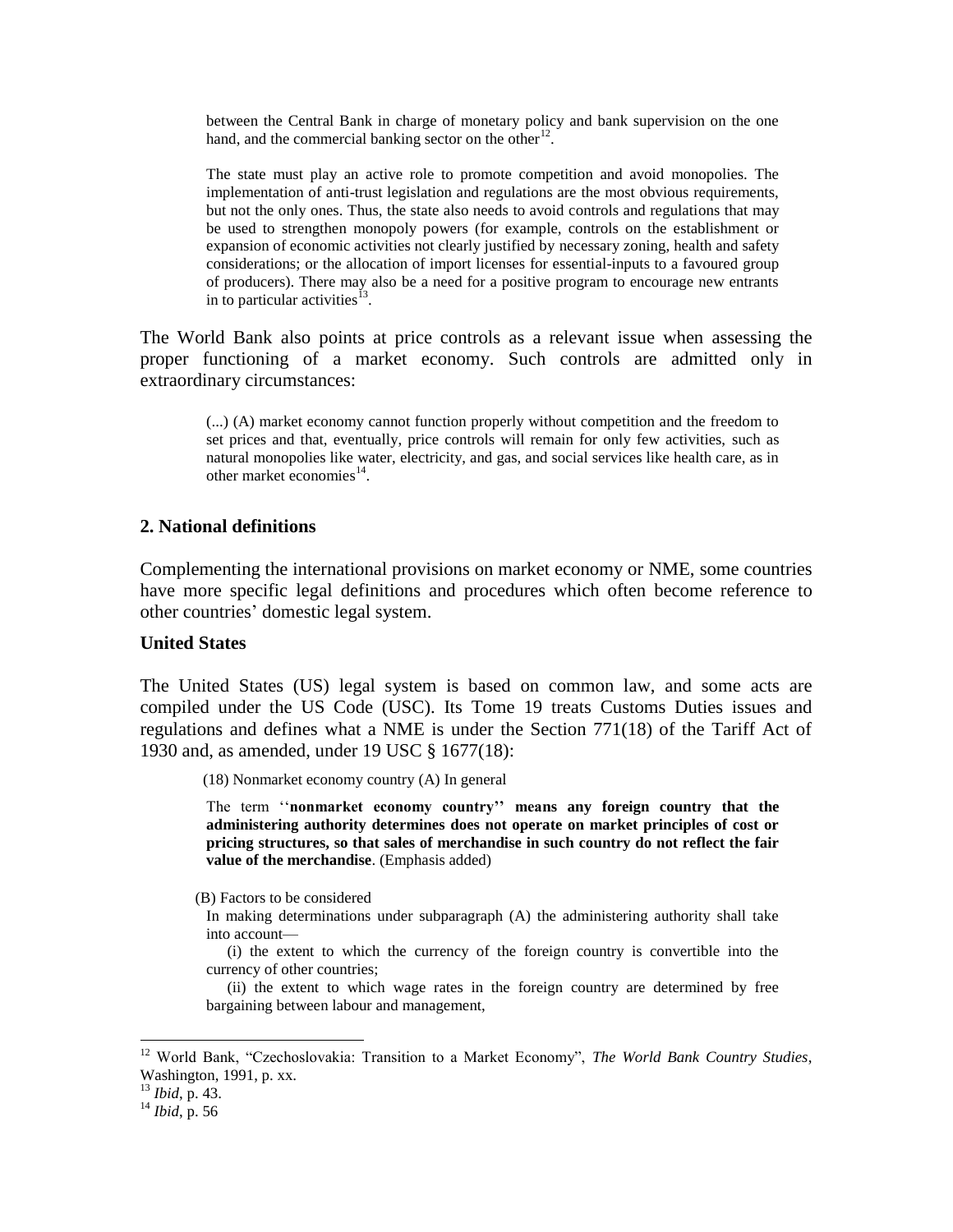(iii) the extent to which joint ventures or other investments by firms of other foreign countries are permitted in the foreign country,

(iv) the extent of government ownership or control of the means of production,

(v) the extent of government control over the allocation of resources and over the price and output decisions of enterprises, and

(vi) such other factors as the administering authority considers appropriate.

(C) Determination in effect

(i) Any determination that a foreign country is a nonmarket economy country shall remain in effect until revoked by the administering authority.

(ii) The administering authority may make a determination under subparagraph (A) with respect to any foreign country at any time.

If a country has not been formally designated as a NME, it is presumed to be a market economy. If an interested party alleges that the country is a NME and documents its allegation with respect to each of the factors listed above, the DoC will initiate a formal inquiry to determine whether the country should be treated as a NME or not.

The Title 12 that regulates banks and banking brings, under 12 USC §635, brings the definition of a Marxist-Leninist country:

(B) Marxist-Leninist country defined.—

(i) In general.—For purposes of this paragraph, the term "**Marxist-Leninist country" means any country that maintains a centrally planned economy based on the principles of Marxism-Leninism, or is economically and militarily dependent on any other such country.**

As for a market economy, there is a definition under 19 USC §2703a (d), which contains conditions for Haiti to receive economic aid:

(d) Eligibility requirements (1) In general Haiti shall be eligible for preferential treatment under this section if the President determines and certifies to Congress that Haiti: (A) has established, or is making continual progress toward establishing: (i) **a market-based economy that protects private property rights, incorporates an open rules-based trading system, and minimizes government interference in the economy through measures such as price controls, subsidies, and government ownership of economic assets;** (...)

Regarding the Russian Federation, the United States recognized Russia as a market economy on June 7,  $2002^{15}$ .

#### **European Union**

 $\overline{\phantom{a}}$ 

The European Community had laid down several market economy features a NME producer should have in order to demonstrate that it operates under Market Economy conditions in Art. 7(c) of its Council Regulation (EC) No 384/96. Due to the paradigm change on NME discussion caused by size of China's economy, the Council Regulation

<sup>&</sup>lt;sup>15</sup> As provided by Pub. L. 107–246, § 2, Oct. 23, 2002, 116 Stat. 1511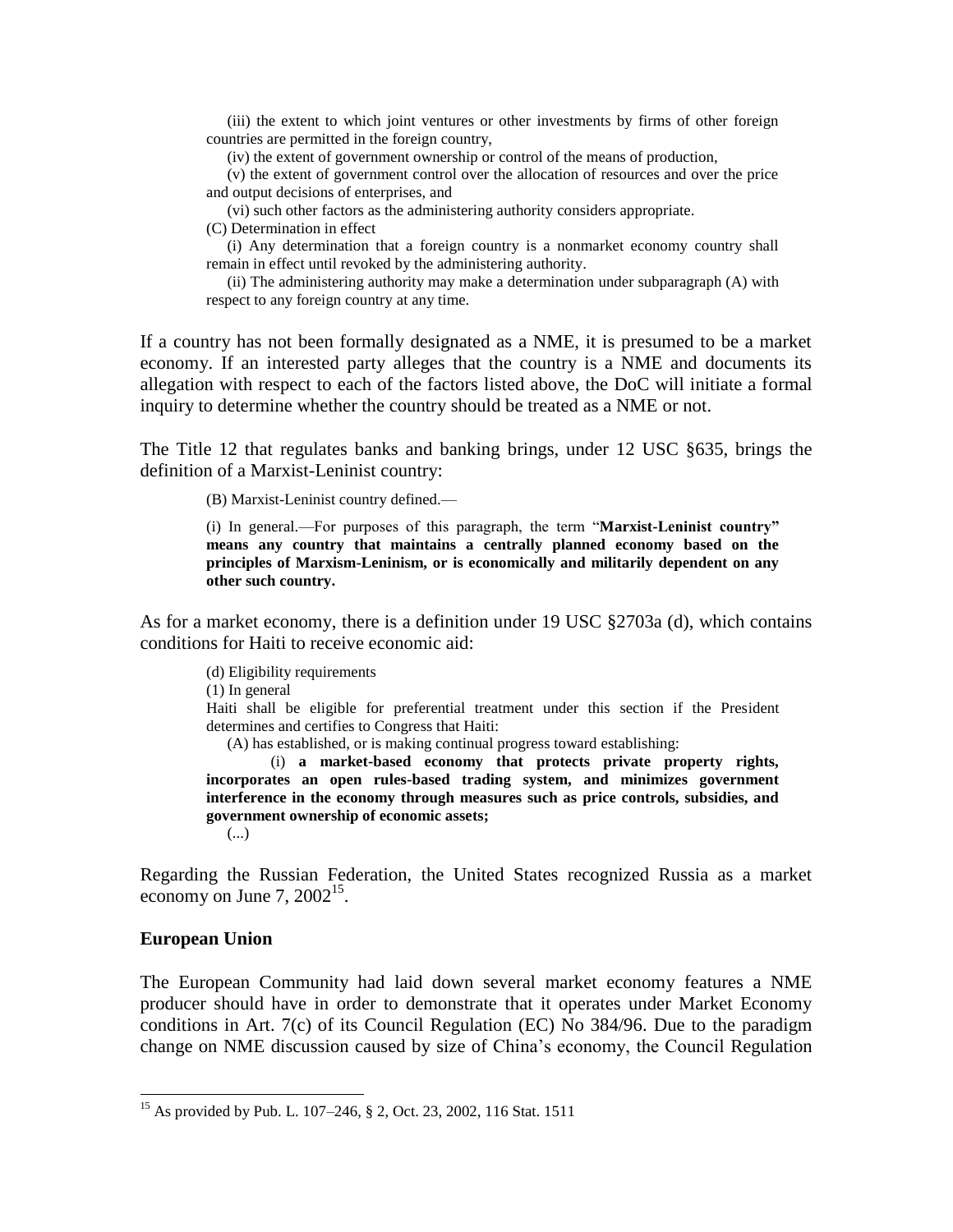EC 1225/2009 repealed that document and added new and more specific clauses. About NMEs, its legal text determines, on Article 7, that:

(b) In anti-dumping investigations concerning imports from the People's Republic of China, Vietnam and Kazakhstan and any non-market economy country which is a member of the WTO at the date of the initiation of the investigation, normal value shall be determined in accordance with paragraphs 1 to 6, if it is shown, on the basis of properly substantiated claims by one or more producers subject to the investigation and in accordance with the criteria and procedures set out in subparagraph (c), that market economy conditions prevail for this producer or producers in respect of the manufacture and sale of the like product concerned. When this is not the case, the rules set out under subparagraph (a) shall apply.

(c) A claim under subparagraph (b) must be made in writing and contain sufficient evidence that the producer operates **under market economy conditions, that is if**:

- decisions of firms regarding prices, costs and inputs, including for instance raw materials, cost of technology and labour, output, sales and investment, are made in response to market signals reflecting supply and demand, and without significant State interference in this regard, and costs of major inputs substantially reflect market values,

- firms have one clear set of basic accounting records which are independently audited in line with international accounting standards and are applied for all purposes,

- the production costs and financial situation of firms are not subject to significant distortions carried over from the former non-market economy system, in particular in relation to depreciation of assets, other write-offs, barter trade and payment via compensation of debts,

- the firms concerned are subject to bankruptcy and property laws which guarantee legal certainty and stability for the operation of firms, and

- exchange rate conversions are carried out at the market rate. (Emphasis added)

The conditions to be fulfilled by countries acceding to the European Union (EU) shed some further light on the matter. According to the Treaty on European Union, Article 49, any European State that desires to join the European Union shall be welcome to do so as long as it respects the European Union principles stated at Article 6 of the same treaty<sup>16</sup>. Also, a broad analysis of the institutional and systemic reforms required for an acceding member to be able to respect such principles will be done by the EU.

In June 1993, during the European Council meeting at Copenhagen, the conditions for countries aiming to accede to the EU were further developed into a series of criteria: the Copenhagen Criteria<sup>17</sup>. These criteria list necessary attributes for a country to be able to join the European Union and included "*a functioning market economy, as well as the ability to cope with the pressure of competition and the market forces at work inside the Union.*

Concerning the accession of former USSR members, a more specific description relating to acceding countries of Central and Eastern Europe to the EU was outlined  $^{18}$ .

ii) The European Council welcomed the courageous efforts undertaken by the associated countries to modernize their economies, which have been weakened by 40 years of central

 $\overline{\phantom{a}}$ 

<sup>&</sup>lt;sup>16</sup> These are the principles of liberty, democracy, respect for human rights and fundamental freedoms, and the rule of law. See EU, *Treaty on European Union*, Maastricht, 7 February 1992, Article 6.

<sup>&</sup>lt;sup>17</sup> See EU, *European Council Meeting*, Copenhagen, 21-22 June 1993, DOC/93/3.

<sup>18</sup> *ibid*, point 7A.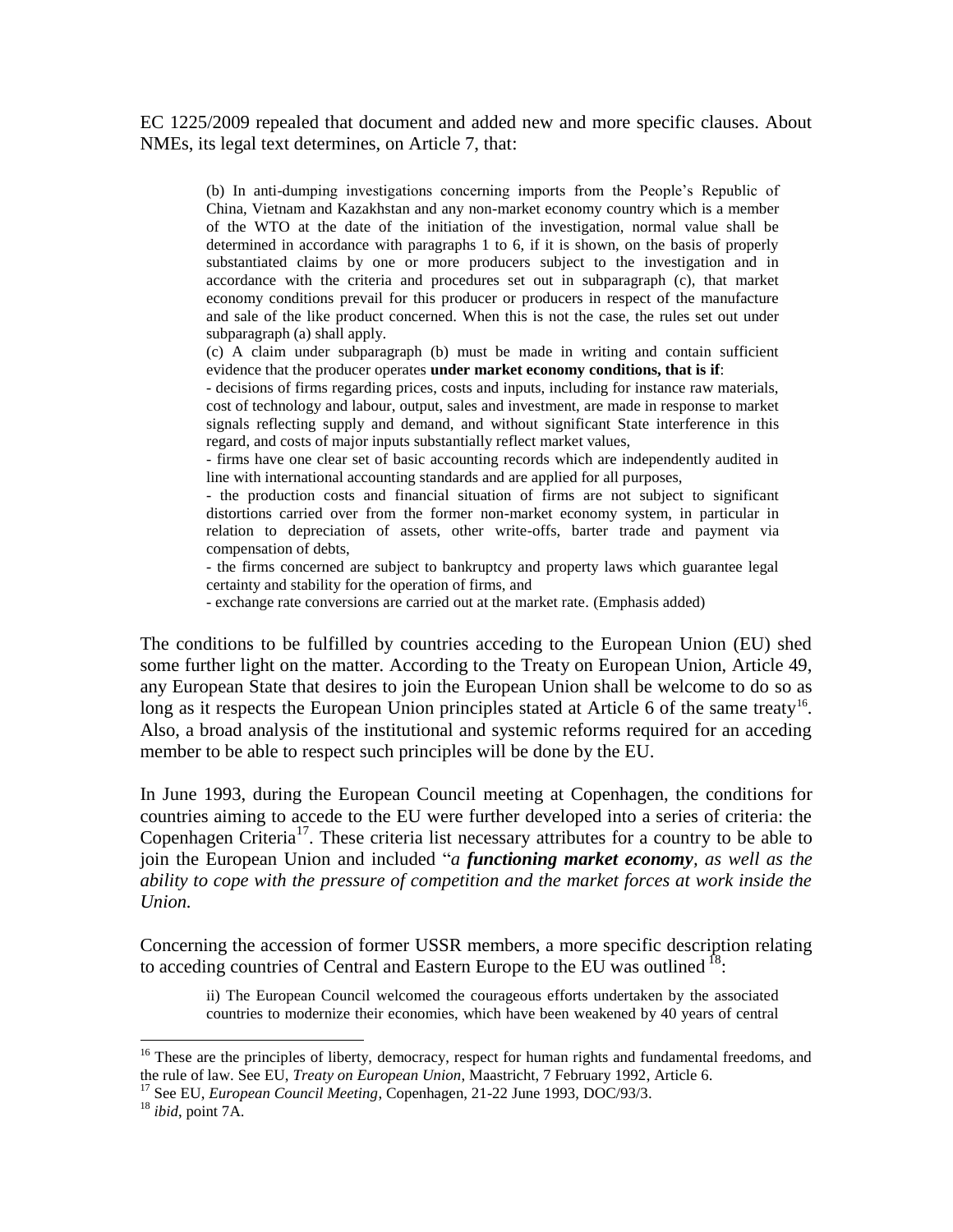planning, and to **ensure a rapid transition to a market economy**. The Community and its Member States pledge their support to this reform process. Peace and security in Europe depend on the success of those efforts.

iii) The European Council today agreed that the associated countries in Central and Eastern Europe that so desire shall become members of the European Union. Accession will take place as soon as an associated country is able to assume the obligations of membership by **satisfying the economic and political conditions required**.

Membership requires that the candidate country has achieved stability of institutions guaranteeing democracy, the rule of law, human rights and respect for and protection of minorities, the **existence of a functioning market economy** as well as the capacity to cope with competitive pressure and market forces within the Union. Membership presupposes the candidate's ability to take on the obligations of membership including adherence to the aims of political, economic and monetary union. (Emphasis added)

Hence, the EU regards as market economies all its 27 members, including the former socialist states, as expressly declared in their Protocols of Accession. Similarly, the EU established a framework for EU negotiations with the Western Balkan countries (also comprising financing programs): the Stabilization and Association Process<sup>19</sup>, to be followed and updated until the countries' eventual accession. The Process has amongst its aims: stabilizing the countries and **encouraging their swift transition to a market economy**.

This kind of EU initiative demonstrates the weight it gives to the existence of a market economy in order for a country to be part of the Union and for it to function properly. There is no single recipe, however, for which reforms are needed in order to achieve a functioning market economy as the EU will work with acceding members in a case-bycase manner, addressing each country's specific needs.

#### **Brazil**

 $\overline{a}$ 

Brazil also has specific norms on the matter of determining NMEs in the context of antidumping legislation. The Decree 1.602, dated 23 August 1995, enacts administrative procedures of anti-dumping investigation and states:

Art.7 In finding difficulties in determining the normal value in case of imports from not predominantly market oriented economies, where domestic prices are mainly fixed by the state, the normal value can be determined using the actual amounts incurred and realized by the exporter or producer in question or can be a constructed value of a like product in a third market economy country, or the export price to other countries, exclusive Brazil, or, whenever that is not possible, the normal value can be based on any other reasonable method, including the price paid or price to pay by the similar product on Brazilian market, dully adjusted, if necessary, in order to include a reasonable profit margin.

<sup>19</sup> European Community Commission, *Communication from the Commission to the European Council and Parliament*, Brussels, 26 May 1999, COM(1999)235. See also, European Council, *Conclusions on the Development of a Comprehensive Policy Based on the Commission Communication on "The Stabilisation*  and Association Process for Countries of South-Eastern Europe, 2192<sup>nd</sup> Council meeting, General Affairs, Luxemburg, 21-22 June 1999.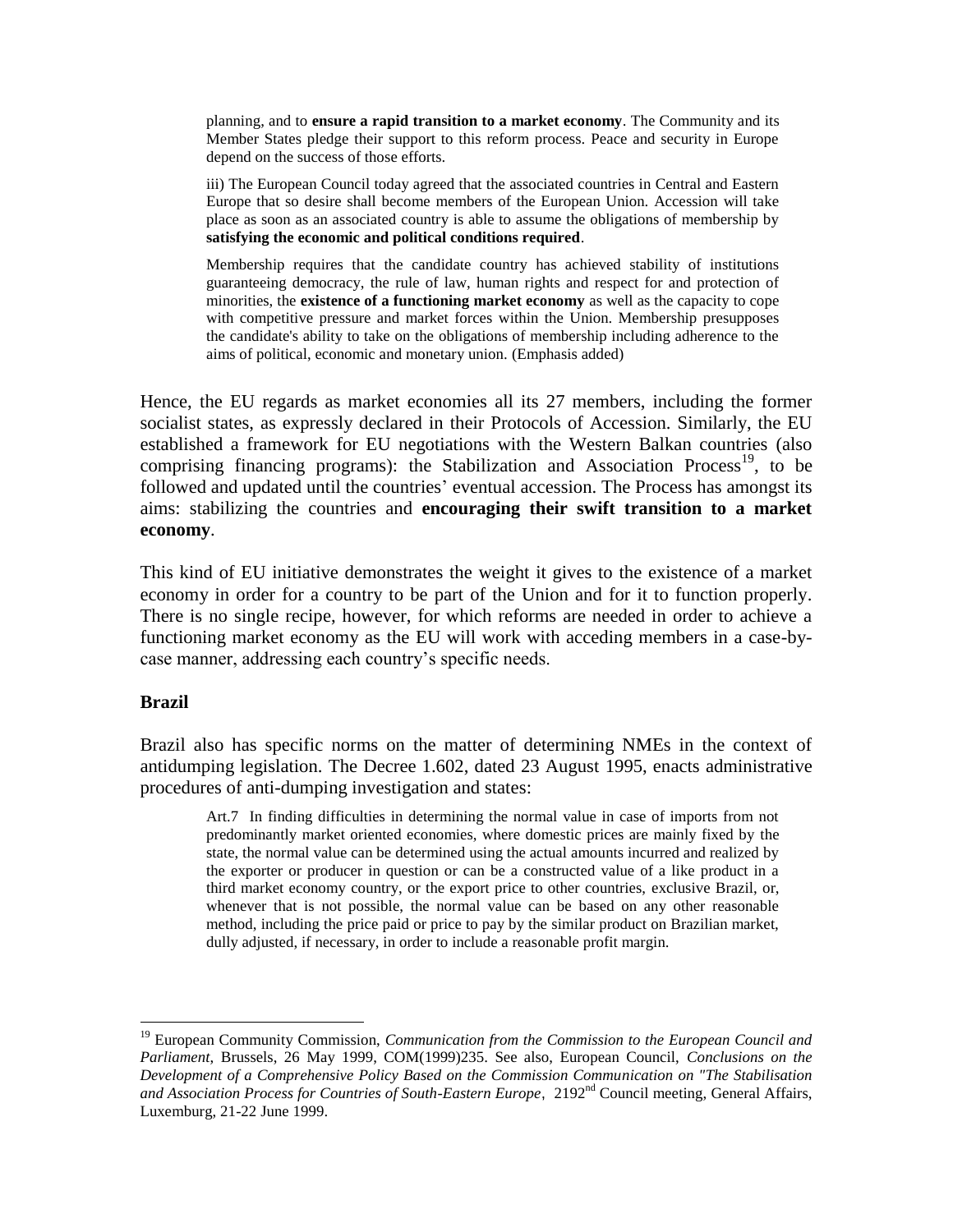Circular N. 59, dated 28 November 2001, clarifies some provisions of the aforementioned Decree. Article 3.2 defines economies in transition:

3.2Considering the transformations undergone by several countries with economies that are traditionally non-market orientated economies, which reached the stage of economies in transition having implemented important measures with a view to removing state monopolies and the control and state intervention on domestic prices, the following understanding will be adopted:

3.2.1 The **following countries are considered as economies in transition**: Bulgaria, the Slovak Republic, Slovenia, Hungary, Poland, Romania and the Czech Republic.

3.2.2 As regards the initiation of the investigation involving the countries mentioned in paragraph 3.2.1, the provisions of Article 7 of Decree 1.602, of 1995, shall not apply. However, **if during the investigation it is verified that the market rules do not prevail in the sector** where the producer/exporter under investigation operates, the **provisions of Article 7 may be applied** for the calculation of the normal value. (Emphasis added)

#### The Circular 59/2001's Article 3 also states:

3.3 For the assessment of the **existence of market economy conditions**, the following elements, *"inter alia"*, will be observed:

- (a) the degree of government control over the companies or over the means of production;
- (b) the level of state control over the allocation of resources, over prices and over the production decisions by companies;
- (c) the legislation to be applied in terms of ownership, investment, taxation and bankruptcy;
- (d) the degree of freedom in the determination of wages in negotiations between employers and employees;
- (e) the level at which distortions inherited from the centralized economy system persist in relation to, inter alia, assets amortization, other assets deductions, direct swap of assets and payments in the form of debt compensation; and
- (f) the level of state interference on currency exchange operations. (Emphasis added)

In any case, companies from NMEs countries may request market economy treatment for their specific markets, for the purpose of dumping investigations.

The NME treatment of China is under discussion in Brazil. In 2004, Brazil signed the "Memorandum of Understanding on Trade and Investment Cooperation Between the People's Republic of China and the Federative Republic of Brazil", recognizing China as a market economy.

However, such declaration of market economy recognition, to have effect on the domestic legal system, must be internalized, through an act of the Executive Power, specifically through a Circular passed by SECEX of MDIC, as it happened in other instances (Russia, Ukraine, Slovakia, Slovenia, Estonia, Hungary, Latonia, Lithuania, Poland, Czech Republic, Bulgaria and Romania). No Circular on China has been enacted yet, meaning that, for internal purposes, China is still considered a NME.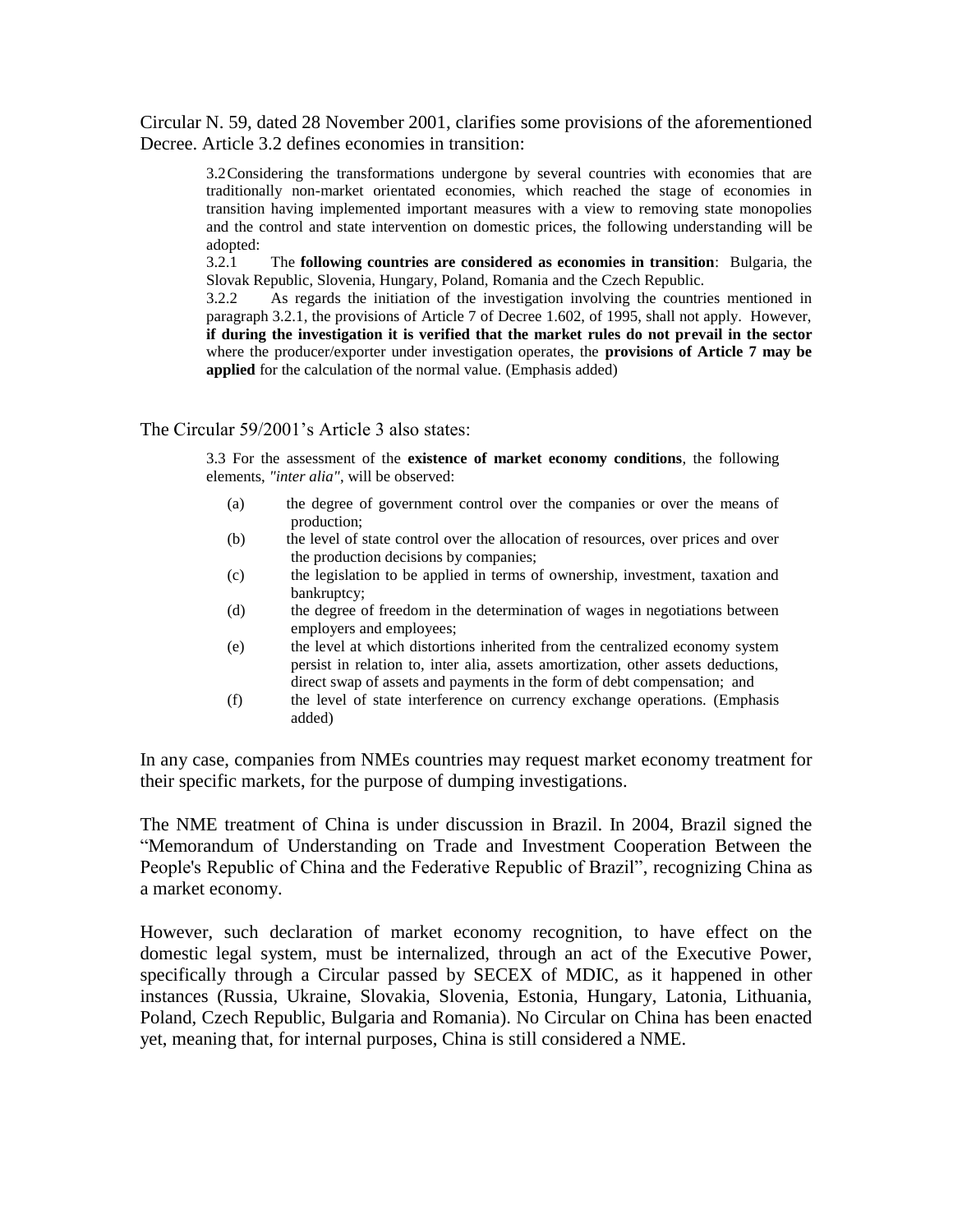#### **3. Conclusions**

The definition of a NME is imprecise, especially when it attempts to cover multiple economic situations in which a country relies upon different degrees of government interference in its economy. The case of transitional economies is particularly difficult to comprehend. During a transitional period in which the economy will neither be centrally planned nor a market economy, the Government is required to intervene on behalf of the consumer, and anti-competitive behavior may arise from the possible distortions to the market. To assist countries in that endeavor, assistance is granted in the form of special conditions and periods extensions to fully abide by the WTO norms while reforms take place.

From the WTO normative system and Accession Protocols, it can be inferred that the main legal provisions to deal with the presence of NMEs in the WTO are related to the determination of normal value for dumping investigations, and that the supporting treaties are deliberately vague due to the difficulty of regulating such complex economic feature.

This explains why the definitions of NMEs, both under the WTO and several national legislations can only be found in the limited context of dumping investigations. A more comprehensive discussion over the issue was seldom undertaken under the Multilateral System. Nevertheless, as it will be discussed below, NMEs' impact on the WTO system goes well beyond antidumping rules.

# **II. NMES AT THE MULTILATERAL TRADING SYSTEM**

# **1. The GATT era**

At the end of World War 2, nations aimed at creating an international economic framework which would regulate economic relations of all countries, capitalists and socialists. The so-called Bretton Woods system would have included, in addition to the International Monetary Fund (IMF) and the World Bank, an International Trade Organization (ITO).

The founding document for the ITO, the Havana Charter, contained provisions enabling the participation of NMEs in the projected trading system. Nevertheless, both because the USSR decided not to participate in the negotiations and because of the strengthening of the Cold War rivalry, these provisions on NMEs were gradually weakened. In the GATT, initially seen as a provisional agreement to the creation of the ITO, only one of those provisions dealing with NME subsisted: GATT Article XVII, on state-trading enterprises (STEs).

The ITO never came into force and the GATT was the main source of multilateral trade regulation for almost 50 years. It did not concentrate in finding ways to adapt socialist economies to its framework, partly because of its provisional status and also because of the lack of interest of the USSR in the emerging Multilateral Trading System.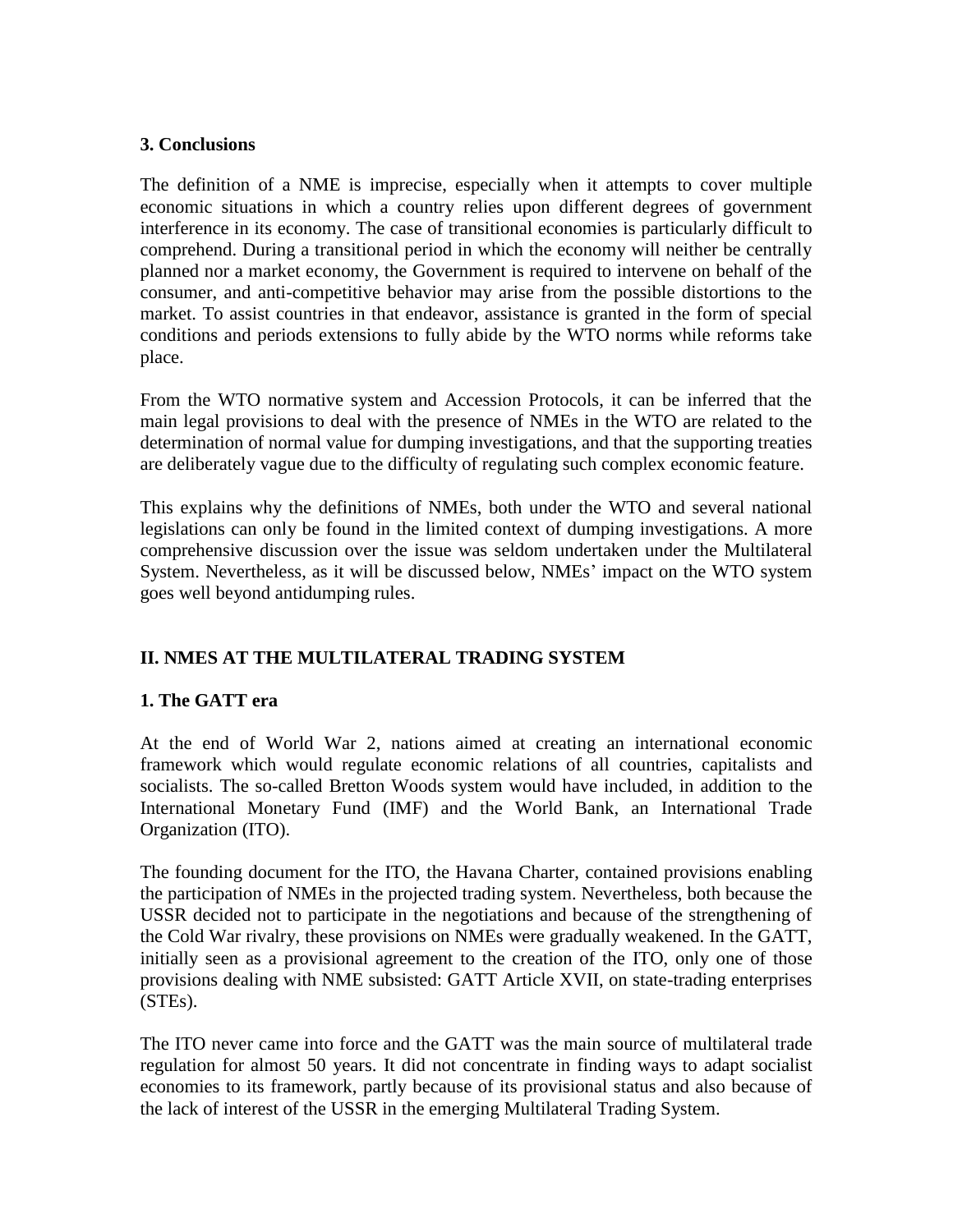Even the applicability of Article XVII to NMEs was questioned: Grzybowski affirms that when the Article binds state-trading enterprises to make transactions solely in accordance with commercial considerations, it theoretically excludes *other motivations, which seems to contradict the basic tenets of economic planning in a socialist country of the soviet*  $type^{20}$ .

The first difficulties of applying GATT rules to NMEs arose during the 1950s with the transition of Czechoslovakia, a GATT founding member, towards a centrally-planned economy. One of the first issues brought up was the calculation of dumping margins and the determination of normal value.

Czechoslovakia argued that *no comparison of export prices with prices in the domestic market of the exporting country is possible when such domestic prices are not established as a result of fair competition in that market, but are fixed by the State<sup>21</sup>*. The main problem was that, since the prices inside the country were fixed, they could often be higher than export prices, which led to the determination of dumping by other countries and consequent application of antidumping rights.

Czechoslovakia proposed, thus, an amendment to Article VI, by which, in countries where the domestic prices were fixed by the State, the margins of dumping should be calculated using (i) the "*average comparable price for the like product for export by third countries to the importing country in question in the ordinary course of trade*", or (ii) in the absence of such price, the average comparable price for the like product for export by the exporting country to third countries, or (iii) the cost of production plus a reasonable addition for selling cost and profit $^{22}$ .

The GATT Contracting Parties did not accept the proposal, but agreed on adding an Interpretative Note on Article VI, affirming that in the case of imports from a country with complete or substantially complete monopoly of trade and where domestic prices are fixed by the State, special difficulties may exist in determining price comparability based on prices practiced on the domestic market, and members may find that such strict comparison may not always be appropriate<sup>23</sup>.

In practice, however, the use of a third country, as proposed by Czechoslovakia, became the common alternative methodology and was later explicitly mentioned at the Working Party on the Accession of Poland<sup>24</sup>.

l

<sup>20</sup> GRZYBOWSKI, K., "Socialist Countries in GATT," *The American Journal of Comparative Law*, v. 28, n. 4, Autumn, 1980, p 548.

<sup>21</sup> GATT, *Article VI – Proposals by the Czechoslovakia Delegation – Revision,* W.9/86/Rev.1, Review Working Party II on Tariffs, Schedules and Customs Administration, Contracting Parties Ninth Session, 21 December 1954, W.9/86/Rev. 1

<sup>22</sup> *Ibid*.

<sup>23</sup> GATT, *Report of Review Working Party III on Barriers to Trade other than Restrictions or Tariffs*, Contracting Party Ninth Session, L/334, 1 March 1955.

<sup>&</sup>lt;sup>24</sup> GATT, *Report of the Working Party on the Accession of Poland*, 23 June 1967, L/2806, p. 3, §13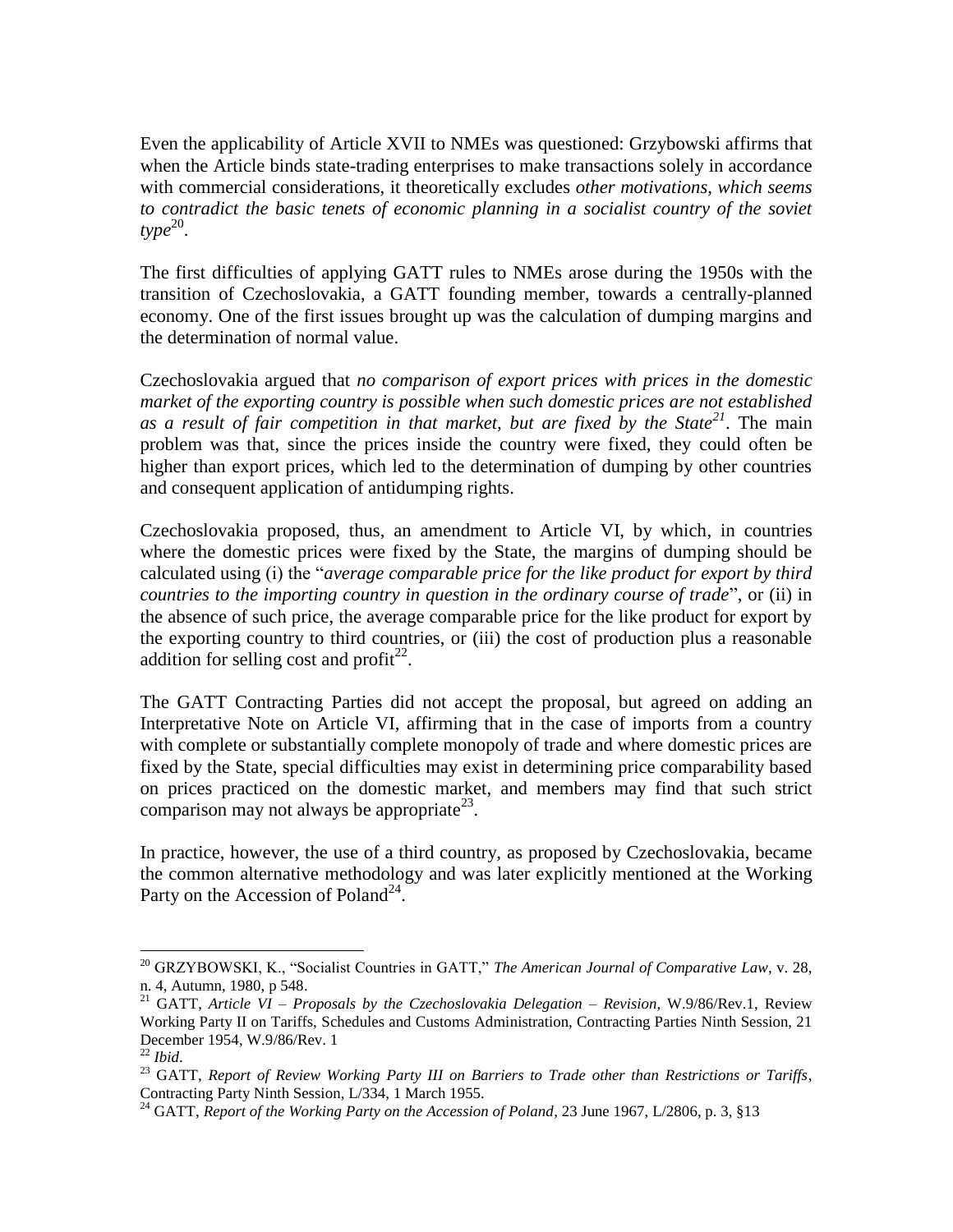The transition of Czechoslovakia (to a NME) also brought difficulties in the application of Article XV:6. The provision deals with the membership of the contracting parties at the International Monetary Fund, stating that parties that fail to join the Fund shall enter into special exchange arrangements with the CONTRATING PARTIES. The Article aimed to avoid parties to adopt exchange rate policies incompatible with the rules of the multilateral financial system that could impact on international trade.

Czechoslovakia claimed that a country with complete monopoly of foreign trade could change the par value of its currency without affecting international commercial transactions and without impairing any concessions made under the GATT. Thus, a waiver from the obligations under GATT Article XV:6 was accorded to the country<sup>25</sup>.

The case of Czechoslovakia is relevant because it shows that its transition to a centrally planned economy was never regarded, neither by other contracting parties, nor by itself, as incompatible with its obligations in the Multilateral Trading System. The parties considered the need to adjust some of the rules, in order to adapt to the particularities of centrally planned economies, but the core of the system would remain intact.

The second NME acceding to the GATT, Yugoslavia, was already a centrally planned economy. In that case, GATT contracting parties formally requested from Yugoslavia some changes in its commercial policies, in order to make it able to participate in the GATT.<sup>26</sup>.

The 1959 Decision on relations with Yugoslavia affirms that *the government of Yugoslavia is not at present in a position to assume all the obligations involved in accession to the General Agreement* <sup>27</sup>. Parties agreed, thus, that Yugoslavia would *endeavor, in the development of arrangements affecting its commercial policies, to move progressively toward a position in which it can give full effect to the provisions of the General Agreement* 28 .

Yugoslavia did not become a market economy, but it undertook some important changes which allowed its provisional admittance to the GATT in  $1962^{29}$ . Such reforms included: the elimination of state intervention in the activities of individual enterprises and business decision-making; the adoption of customs tariffs; the promotion of a reform in the pricing system, allowing free pricing for a range of commodities and removing certain price limits for basic industries; and the decentralization of investment resources, reducing the role of government in investment financing.

l

<sup>25</sup> GATT, *Waiver granted to Czechoslovakia of the provisions of Article XV:6 (Decision of 5 March 1955,* SR.9/45, Contracting Parties Ninth Session, 18 March 1955.

<sup>26</sup> GATT, *Report of the Working Party on the Accession of Yugoslavia*, , L/2562, 24 February 1966.

<sup>27</sup> GATT, *Decision on Relations with the Federal People's Republic of Yugoslavia*, L/986, Contracting Parties Fourteenth Session, 16 May 1959.

<sup>28</sup> *Ibid*.

<sup>&</sup>lt;sup>29</sup> GATT, *Provisional Accession of Yugoslavia*, L/1939, Contracting Parties Twentieh Session, 13 November 1962.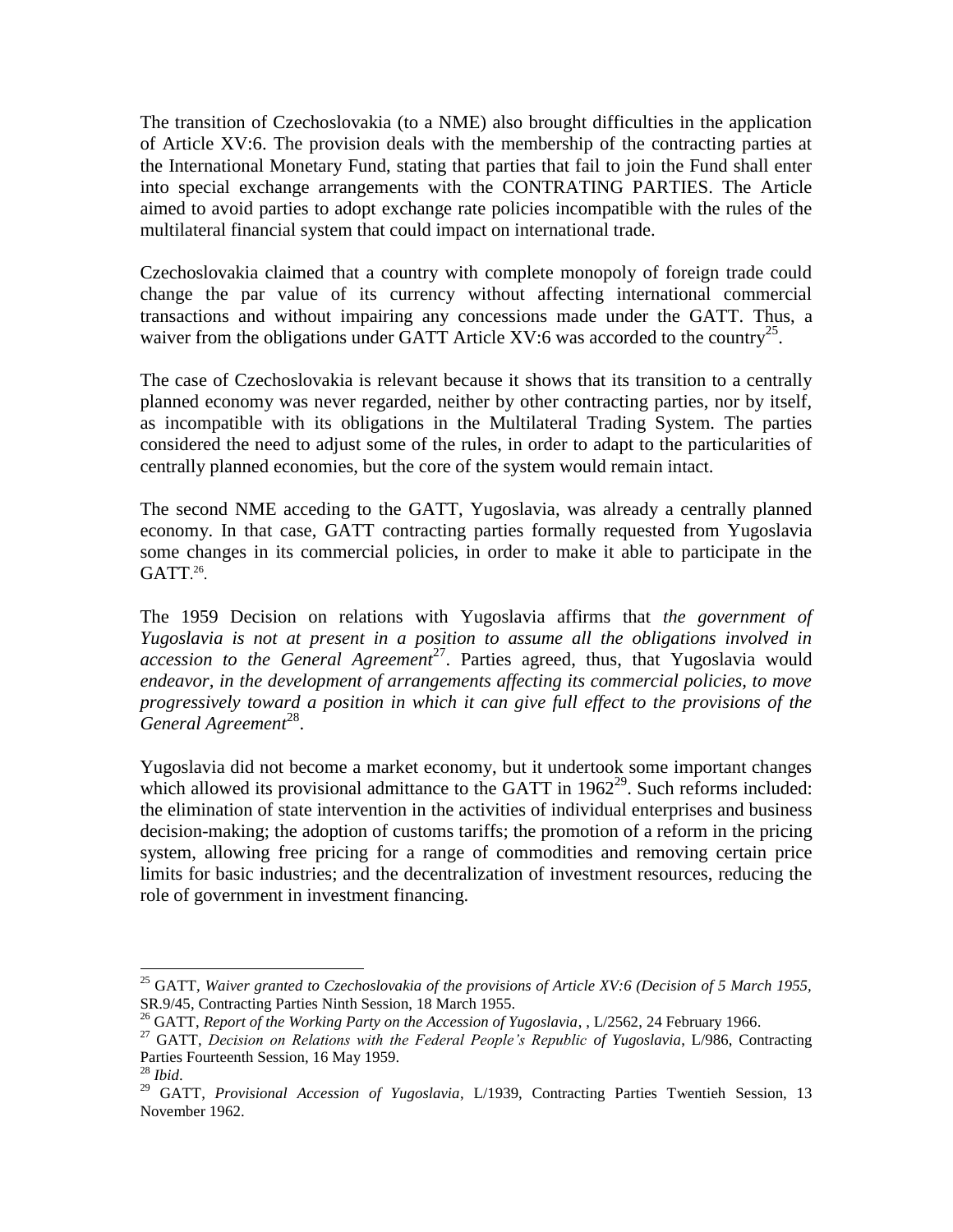Finally, in 1966, despite the fact that Yugoslavia clearly was yet a NME, it acceded to the  $GATT<sup>30</sup>$ . It can however be argued that the entry of Yugoslavia under "market" conditions" owed more to political than economic reasons, to reinforce Yugoslavia's nonalignment with the USSR and thus further restrain soviet influence over the region $31$ .

The following NME to accede to the GATT was Poland, in 1967. Its accession contrasts with Yugoslavia´s, because some special provisions were devised for application to Poland that differed from the obligations of all other GATT contracting parties. No change was requested from Poland's economic system; this time the adaptation lied on the rules applicable to the country.

The adjustments proposed by Czechoslovakia were also applied to Poland<sup>32</sup>. Regarding the application of the Interpretative Note to Article VI:1, the Working Party Report acknowledged the possibility of using the surrogate country methodology (the construction of the normal value based on the prices of the same product produced in another country), which was not expressly foreseen in the Note.

Since Poland did not have any customs tariff, its concessions were based on import commitments: Poland committed to increase the total value of its imports from the territories of the contracting parties by no less than 7% per annum. Also, to counter any sharp increase on imports of Polish products under non market conditions, a specific safeguard mechanism was created.

Furthermore, members were permitted to maintain quantitative restrictions against Poland, even if these were inconsistent with GATT Article XIII, provided that the discriminatory element of the restriction was not increased and was progressively relaxed.

The accession of Poland became a model for future NME accessions. In the case of Romania, which acceded in 1971, the only significant difference was in its Schedule of Commitments, where it committed to "*increase its imports from the contracting parties as a whole at a rate not smaller than the growth of total Romanian imports provided in its Five-Year Plans*" 33 . This provided some flexibility to its obligations on imports, if compared to Poland.

The accession of Hungary, in 1973, presented a few more differences: the country already had a customs tariff and had recently undertaken a reorganization of the central management of its economy, which, according to Grzybowski, would have introduced

 $\overline{a}$ 

<sup>30</sup> GATT, *Report of the Working Party on the Accession of Yugoslavia*, L/2562, 24 February 1966.

<sup>&</sup>lt;sup>31</sup> See POLOUEKTOV, Alexander, "The Non-Market Economy" Issue in International Trade in the *Context of WTO Accessions*, Unctad/DITC/TNCD/MISC.20, Unctad Report, 9 October 2002, p. 39.

<sup>32</sup> GATT, *Accession of Poland,* L/2851, 19 September 1967, para. 8; and GATT, *Accession of Poland Report of the Working Party*, L/2806, 23 June 1967, para. 13

<sup>&</sup>lt;sup>33</sup> GATT, *Protocol for the Accession of Romania to the GATT*, BISD § 18S/5 (Eighteenth Supplement, Twenty-Seventh Session, 1969-1970), April 1972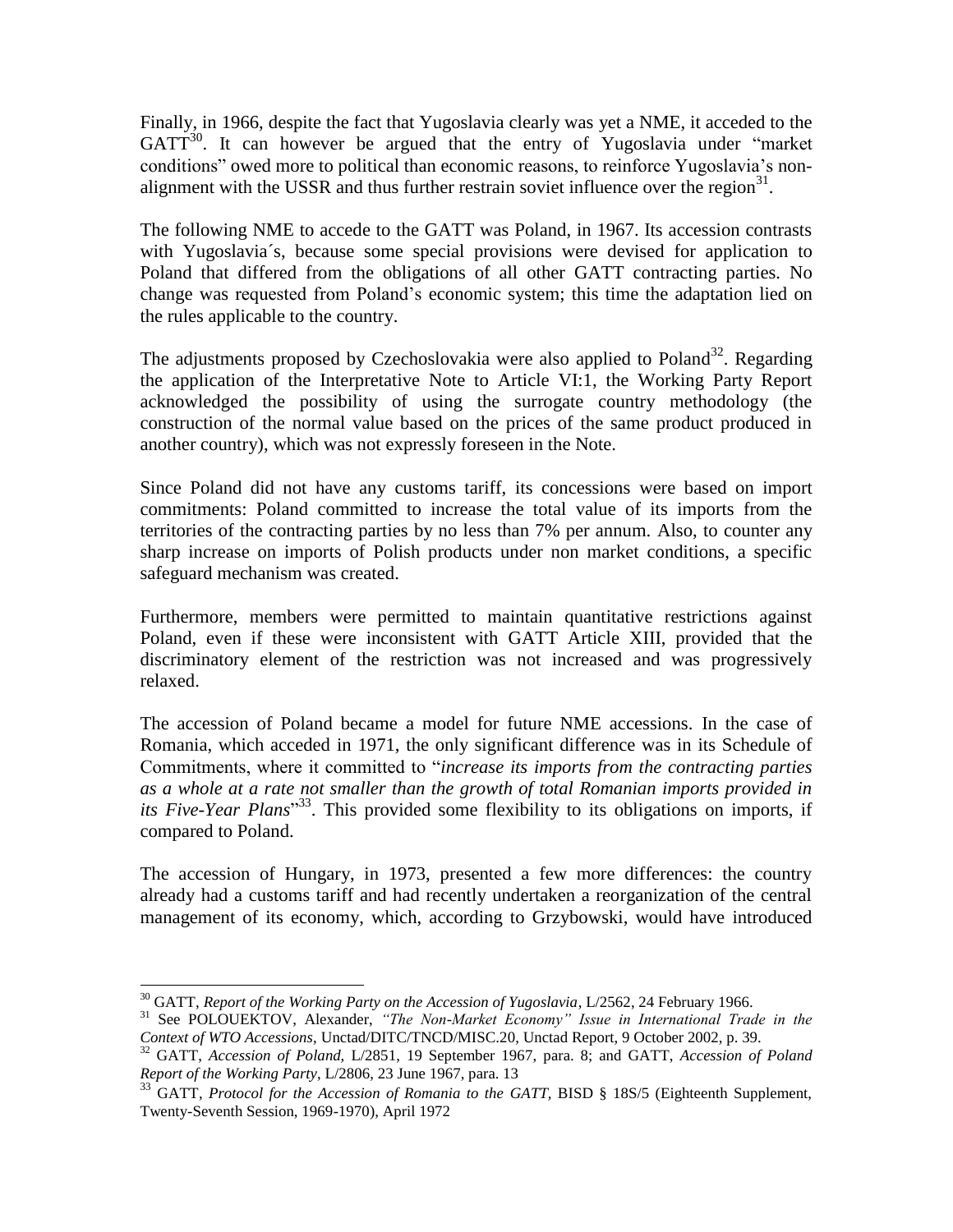market relations<sup>34</sup>. The economic changes did not alter the planned character of the country´s economy, but it allowed Hungary to negotiate concessions under a tariff base. Nevertheless, it remained subject to quantitative restrictions and special safeguards by other contracting parties. It also reserved its position with respect to Article XV:6 and was subject to the application of the Interpretative Note on Article  $VI^{35}$ .

The GATT made, therefore, only few adaptations in order to accommodate NMEs into its framework, but it never fully closed itself to the participation of such countries. According to Jackson, as the sole "offspring" of the failed ITO, the GATT attempted to accommodate different market structures, not only NMEs, but also countries with different levels of industrial development and with policies of economic development not fully consistent with market oriented principles  $36$ .

The accessions of Poland, Romania and Hungary show the range of adjustments allowed in GATT rules.

These adjustments were referred by Jackson as the "interface principle". The idea was to create mechanisms that would mediate between the different economic structures, providing rules to reduce the incompatibilities among them<sup>37</sup>. The negotiations of quotas instead of tariffs and the creation of specific safeguard mechanisms in NMEs accessions to the GATT are vivid examples of that approach.

But Jackson also stresses that the NMEs participating in the GATT system were relatively small and the accession of China or the USSR could create much more significant impacts, demanding either a more complex interface system or a decision to revert GATT to being a forum designated primarily for market oriented economies<sup>38</sup>.

# **2. The WTO era**

With the collapse of communist regimes in Eastern Europe, a number of countries were willing to promote significant economic reforms towards a market oriented economy. Their accessions triggered a change of direction in how the Multilateral Trading System approached NMEs: instead of adapting WTO rules to integrate NMEs, the main concern was to promote a more efficient transition of such economies.

Interestingly, the accession of Yugoslavia to the GATT became the main reference in that new approach, to a certain degree. In the same way as Yugoslavia had been required to undertake reforms such as the adoption of customs tariff, the transition economies had to

l <sup>34</sup> GRZYBOWSKI, K., "Socialist Countries in GATT," *The American Journal of Comparative Law*, v. 28, n. 4, Autumn, 1980, p 549

<sup>35</sup> GATT, *Report of the Working Party on the Accession of Hungary to the GATT*, BISD § 20S/3-8 (Twentieth Supplement, Twenty-Ninth Session, 1971-1972), January 1974, p. 3, § 18.

<sup>36</sup> JACKSON, John H., *Restructuring the GATT System*, Royal Institute of International Affairs, London, 1990, pp. 81-82

<sup>37</sup> *Ibid*, pp. 84-85..

<sup>38</sup> *Ibid*, p. 82.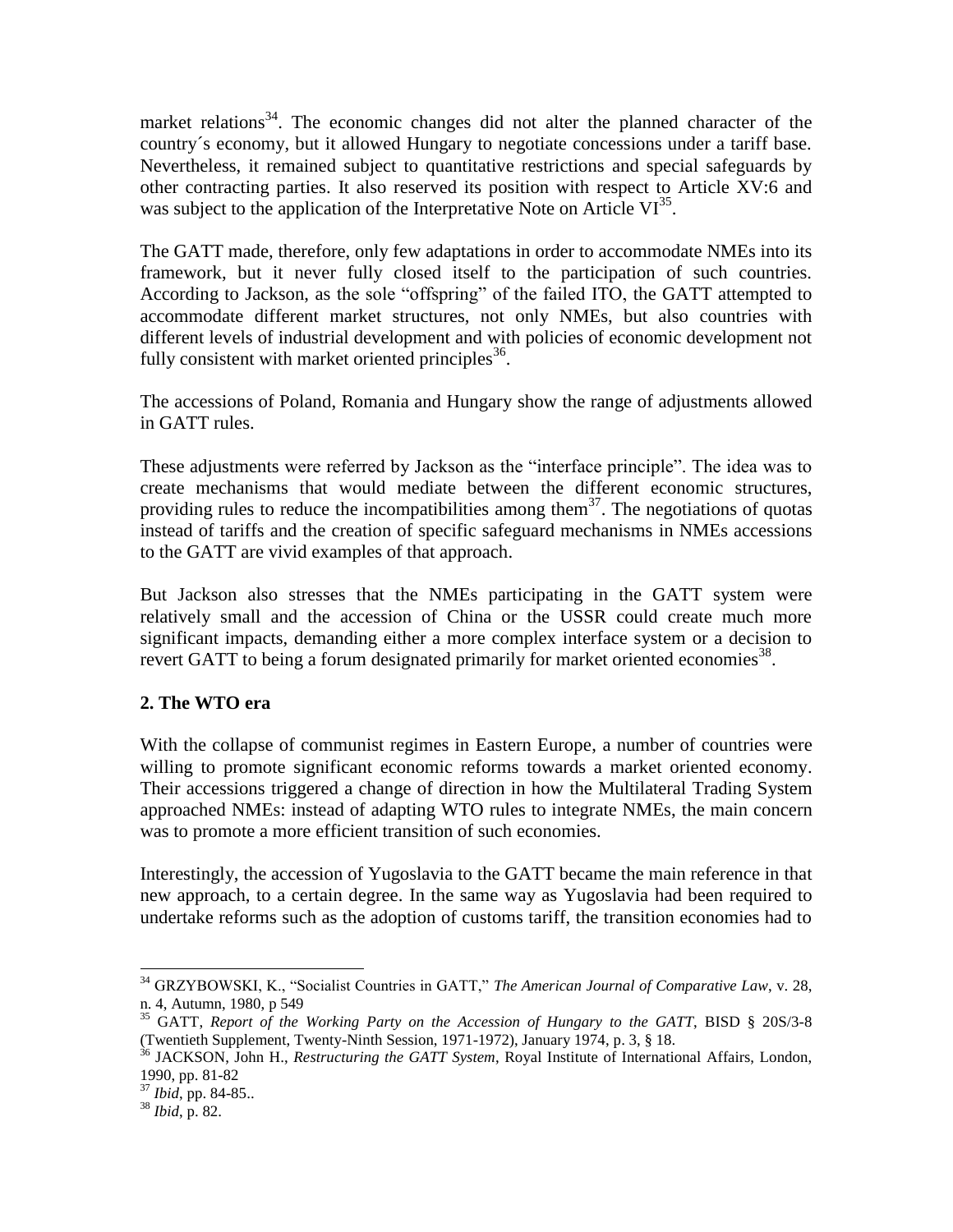promote economic reforms in a much deeper way than the ones required during GATT era to be granted membership in the WTO.

Acceding members, such as Mongolia, Bulgaria, the Kyrgyz Republic, Latvia, Estonia, Albania, Croatia, Georgia, Lithuania and Moldova, were required to commit to obligations in the fields of: foreign exchange; state ownership and privatization; pricing policies; trading rights; subsidies; industrial policy; state-trading enterprises and transparency<sup>39</sup>.

The WTO agreements provided a few rules specifically devoted to transition economies (e.g., Article 29 of the SCM and Article 65 of TRIPS), mostly granting them more time to enforce their obligations, but there were no material changes in the WTO rules in order to allow a better participation of these economies.

A different approach to the integration of NMEs into the Multilateral Trading System was also a consequence of the evolution of the System itself over time. With the successful GATT rounds of negotiation, tariff levels had been significantly reduced and non-tariff measures had become the major perceived obstacle to trade liberalization. The WTO extended its scope to measures once considered of domestic competence, bringing the organization´s influence into domestic policy making.

The position of WTO members vis-à-vis the transition process from non-market to market economy evolved from "adaptations and incentives" to "obligations", since NMEs practices became incompatible with a more integrated Multilateral Trading System. The interface principle was no longer sufficient to allow the functioning of the rules: new members were required to undertake deep economic reforms towards a market oriented model in order to fully comply with WTO rules.

#### **3. The accession of China to the WTO**

The Chinese accession in 2001, and Viet Nam's accession in 2007, followed this new pattern, and represent interesting examples of the new approach.

China was the first large NME to integrate the WTO system. While other NMEs had little weight in international trade and, thus, any distortions to competition could be easily overlooked by other members, China had a much larger economy, which could cause greater impact on other members' economies. The accommodation of China in the system would necessarily be more complex than other NMEs, as every NME feature could give rise to disruptions in other markets.

In its accession process, China committed: to accord non-discriminatory treatment at the procurement of inputs and goods and in respect of the prices and availability of goods and services supplied by governmental authorities; to liberalize the availability and scope of the right to trade; to refrain from taking measures to influence or direct state-trading

l <sup>39</sup> POLOUEKTOV, Alexander, "The Non-Market Economy" Issue in International Trade in the Context of *WTO Accessions*, Unctad/DITC/TNCD/MISC.20, Unctad Report, 9 October 2002, p. 26.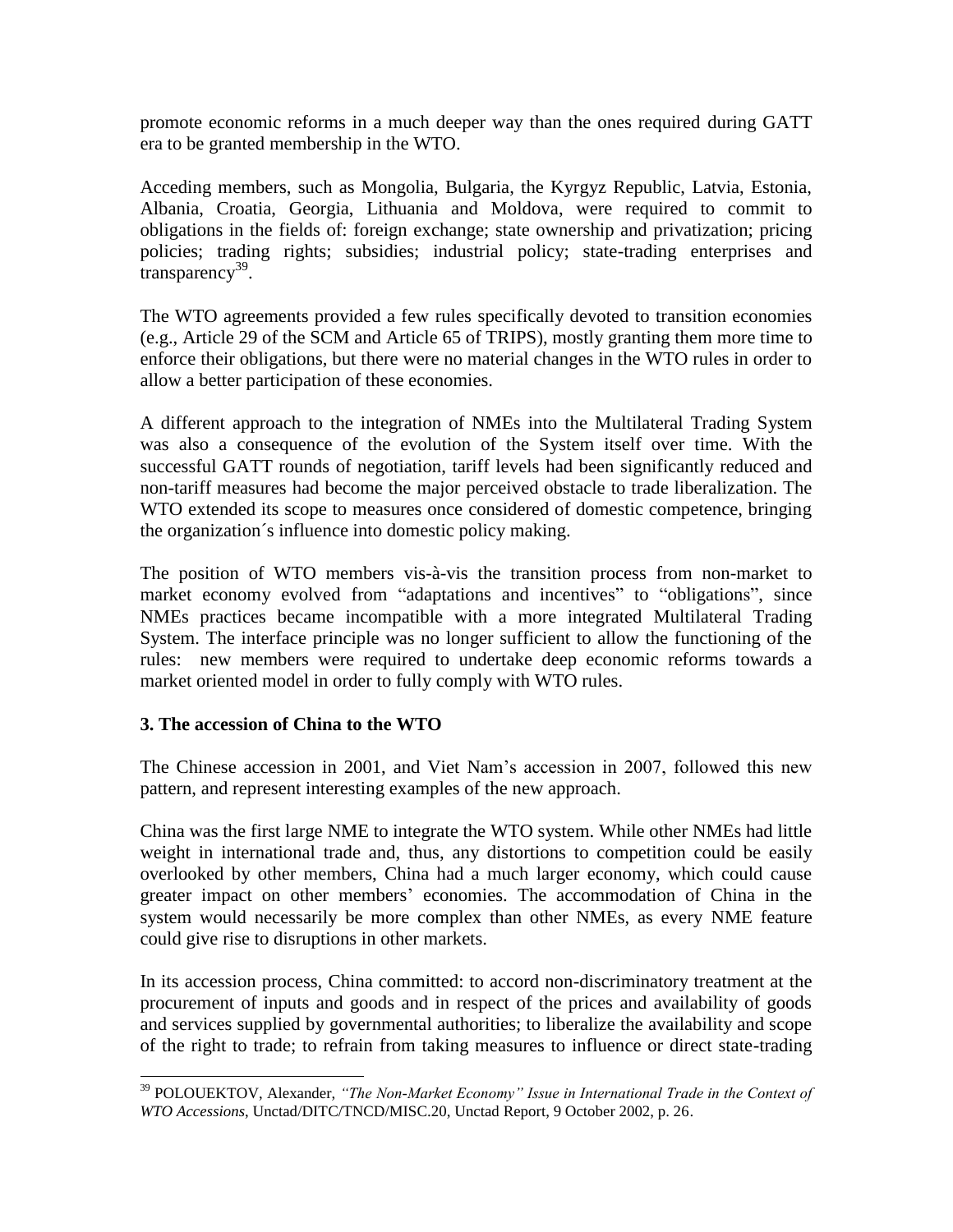enterprises, except in accordance with WTO Agreements; to allow prices for traded goods and services in every sector to be determined by market forces; to eliminate export subsidies on agricultural products, amongst others.

China's Protocol of Accession<sup>40</sup> also has provisions on: a progressive elimination of quantitative measures imposed by other members that are incompatible with WTO Agreements; the application of transitional specific safeguards; the use of alternative methodology for the determination of normal value in the calculation of dumping margins; a special safeguard for textiles; special methodologies for identifying subsidy benefits.

In one hand, China's Protocol has a series of obligations that should lead China towards a market oriented economic system, an essential feature for the smooth functioning of the WTO system. On the other hand, the Protocol contains interface mechanisms, some of provisional character, similar to those used for NMEs during the GATT era.

# **4. Conclusions**

 $\overline{a}$ 

The failure to establish the International Trade Organization (ITO) led to a lack of specific trade rules applying to international trade between planned and market economies. Article XVII of the GATT dealt with only a minimal spectrum of the challenges posed by the subject. The process of accession of NMEs to the GATT, during the subsequent years, put on view some of these challenges and how they were dealt with in the protocols of accession – mainly through buffer mechanisms and import obligations.

As the Multilateral Trading System gradually changed its focus, from import tariffs to non-tariff barriers, and started to supervise internal policy measures from its members in order to guarantee a level playing field, so did the adaptations required for the accession of NMEs. With the creation of the WTO, there was a substantial change in the nature of obligations imposed on acceding NME countries in order to preserve the well functioning of the system. They now focus on a systemic approach, requiring deep economic changes and an adaptation of the development model of the acceding NME.

# **III. IMPACTS OF NMES ON THE WTO SYSTEM**

The shift in the treatment of NMEs when acceding to the WTO attempted to respond to the practical difficulties brought by competition on the international market with products from NMEs, whose weight in some economic sectors can have an important trade impact. The Economist highlighted some of the fears of market economies:

Another concern is the impact of the model on the global trading system (...). Ensuring that trade is fair is harder when some companies enjoy the support, overt or covert, of a national government. Western politicians are beginning to lose patience with state-capitalist powers that rig the system in favor of their own companies. For emerging countries wanting to make

<sup>40</sup> WTO, *Protocol of Accession of the People's Republic of China.* WT/L/432, 10 November 2001.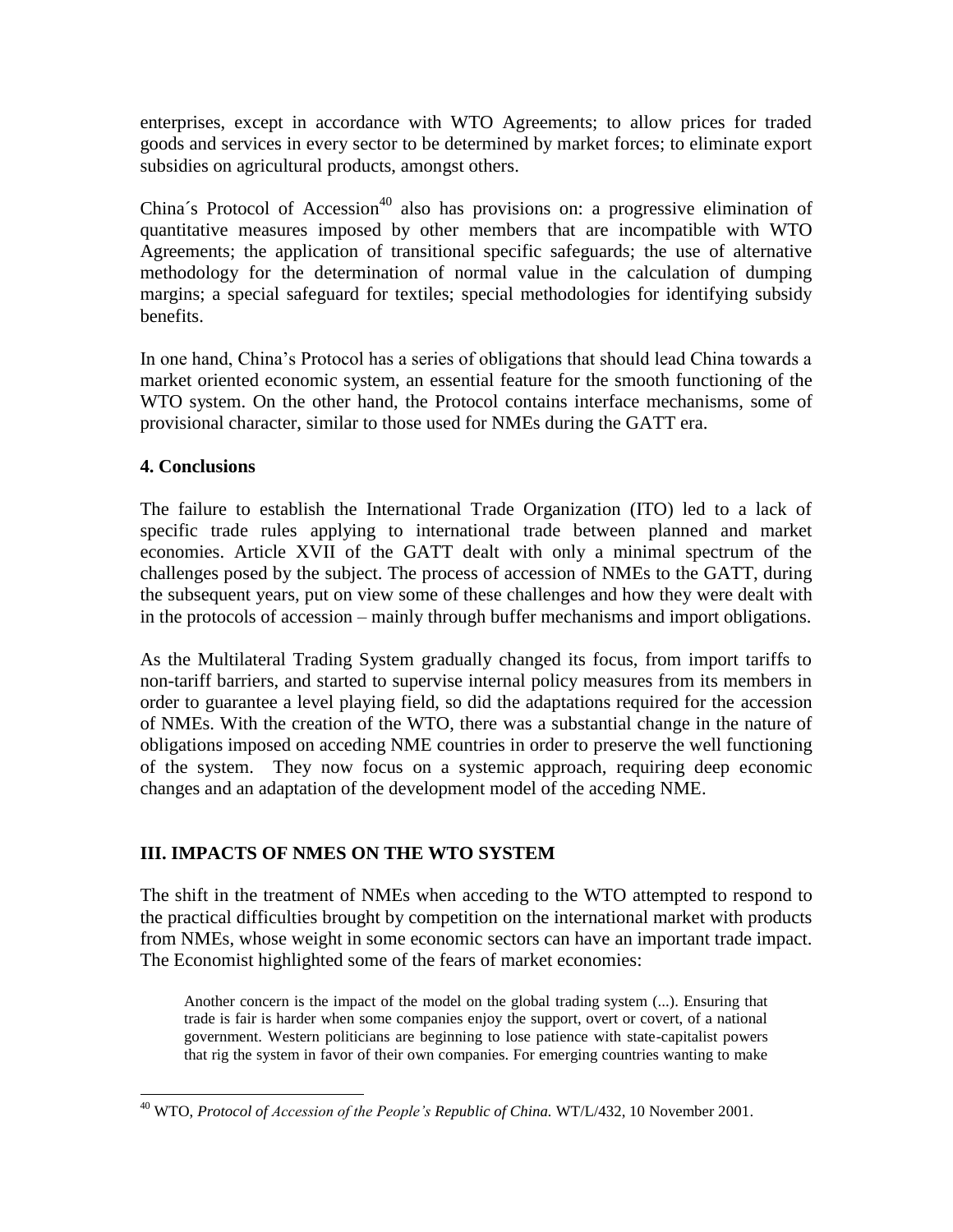their mark on the world, state capitalism has an obvious appeal. It gives them the clout that private-sector companies would take years to build $41$ .

In light of these concerns and considering the impact that the Chinese accession has had to the Multilateral Trading System, it is worth analyzing what exactly are the trade rules and instruments that are not adapted or would not be fit to deal with trade from NMEs

#### **1. Impacts on Multilateral Trading System instruments**

First of all, it is important to stress that, after the end of the socialist block and the gradual transition of planned economies to market-oriented ones, it is hard to determine, today, a whole economy as planned or as NME. Nevertheless, one can identify "forms of NMEs<sup>142</sup> with different levels of government interference in the economy. This central planned interference can attain different levels and might indicate NME features that may cause difficulties in the application of WTO rules. It is also interesting to indicate that these features are not exclusive to socialist or transition economies, being identifiable, albeit in lesser levels, in western market economies in different moments of their history<sup>43</sup>.

During the GATT period, the contracting parties were mainly concerned with two aspects of NME inconsistencies with the Multilateral Trading System: governments had the monopoly of international trade; and internal prices were fixed by the government.

The monopoly of international trade dictated that import tariffs. The inadequacy of import tariffs was overcome by import commitments from acceding NMEs. This solved the immediate problem of market access but could not be extended to all acceding members since it created another market distortion by forcing artificial levels of import rather than regular market forces to dictate trade between the contracting parties $44$ .

The real problem underlining the initiative was how to reconcile market access negotiations and obligations with the state control of market decisions. The multilateral negotiations were based under the premise that, apart from the barriers to trade imposed by countries, economic agents would be free to seek products from whichever market offered the best prices and conditions. The fact that imports were actually centrally decided undermined this principle and was irreconcilable with the dynamics of multilateral negotiations.

In fact, the GATT already acknowledged the difficulties brought by import control by the State, through import monopolies. Its Article II.4 establishes that:

 $41$ <sup>41</sup> The rise of state capitalism, *The Economist*, 21 January 2012. Available at: [<http://www.economist.com/node/21543160>](http://www.economist.com/node/21543160). Viewed at: 27 January 2012.

<sup>42</sup>See WTO, AB, *EC – Definitive Anti-Dumping Measures on Certain Iron or Steel Fasteners from China* (DS397), WT/DS397/AB/R, AB Report adopted on 15 July 2011, para. 285, footnote 460.

<sup>43</sup>HUANG, Chien, "Non-market Economies Accessions to the WTO: An Empire is Rising?", *ISA Annual Convention*, San Francisco, CA, March 23-26, 2008, p. 17

<sup>44</sup>POLOUEKTOV, Alexander, *"The Non-Market Economy" Issue in International Trade in the Context of WTO Accessions*, Unctad report, 9 October 2002, UNCTAD/DITC/TNCD/MISC.20, p. 10.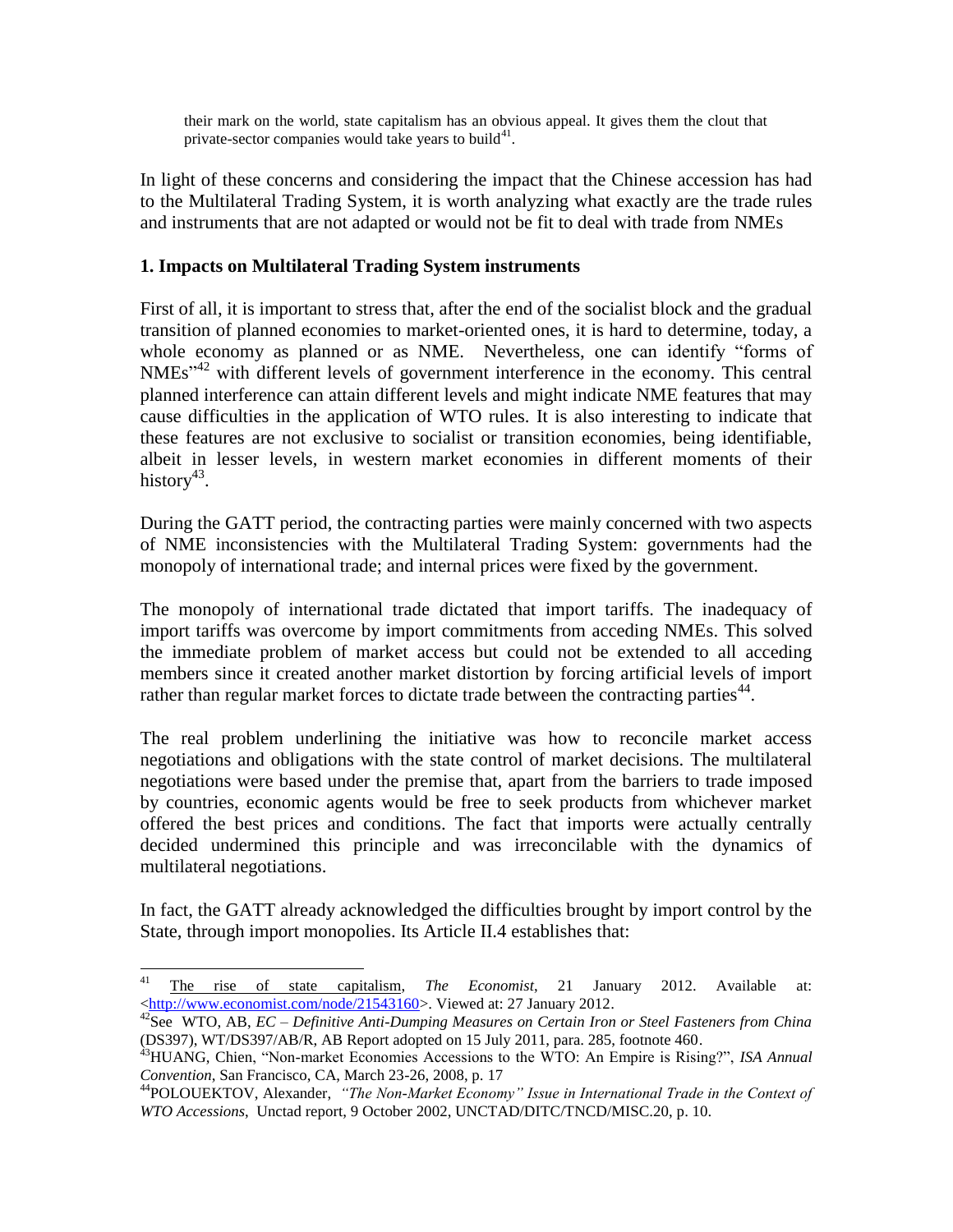If any contracting party establishes, maintains or authorizes, formally or in effect, a **monopoly of the importation** of any product described in the appropriate Schedule annexed to this Agreement, s*uch monopoly shall not*, except as provided for in that Schedule or as otherwise agreed between the parties which initially negotiated the concession, **operate so as to afford protection on the average in excess of the amount of protection provided for in that Schedule**. The provisions of this paragraph shall not limit the use by contracting parties of any form of assistance to domestic producers permitted by other provisions of this Agreement. (Emphasis added).

In this sense, the GATT sought to restrain the domestic market protection afforded through import monopoly to the limits established in each party's Schedule of Concessions. These, however, translated market access obligations into import tariffs. It is thus hard to imagine a practical and efficient way to translate the market access granted through a given bound tariff rate into import obligations. Considering these difficulties, an Interpretative Note to Article II.4 was adopted stating that:

Except where otherwise specifically agreed between the contracting parties which initially negotiated the concession, the provisions of this paragraph will be applied in the light of the provisions of Article 31 of the Havana Charter.

The relevant part of Article 31 of the Havana Charter for this analysis is its Paragraph 5 that requires the contracting party that has imposed an import monopoly over a product to import and offer for sale *such quantities of the product as will be sufficient to satisfy the full domestic demand for the imported product*. This interpretation has been confirmed by two GATT panels<sup>45</sup>. Once again, the definition of what would satisfy *the full domestic demand for the imported product* is hard to establish.

In any case, the direct reference of the Interpretative Note to Article II.4 to an Article of the Havana Charter highlights the difficulties imposed by the non-creation of the ITO for the purpose of integrating NMEs in the Multilateral Trading System. The Havana Charter had a whole section – Section D: State Trading and Related Matters – dedicated to dealing with such issues. It is interesting to note that during the GATT Review Session of 1954-55, the Review Working Party on Other Barriers to Trade considered proposals for amending the state trading provisions of the General Agreement either by consolidating them or by adopting Articles 29-31 of the Havana Charter, but these proposals failed to gather unanimous approval and were abandoned.

Another reaction to state monopoly of international trade was the possibility of contracting parties to apply special safeguards, specifically aimed at imports from the acceding NME countries. Also, the existing quantitative import restrictions could be maintained regarding these countries as long as they were progressively relaxed, although no final term was provided. The justification was the fear that, due to the weight of the State when compared with individual enterprises, a decision by a NME country to export

 $\overline{a}$ 

<sup>45</sup> GATT, *Japan – Restrictions on Imports of Certain Agricultural Products*, L/6253, Panel Report adopted on 2 February 1988, BISD § 35S/163, paras. 5.2.2.1-5.2.2.2 and the three parallel Panel Reports on *Republic of Korea - Restrictions on Imports of Beef***,** L/6503, L/6504, L/6505, adopted on 7 November 1989, BISD § 36S/202, 234, 268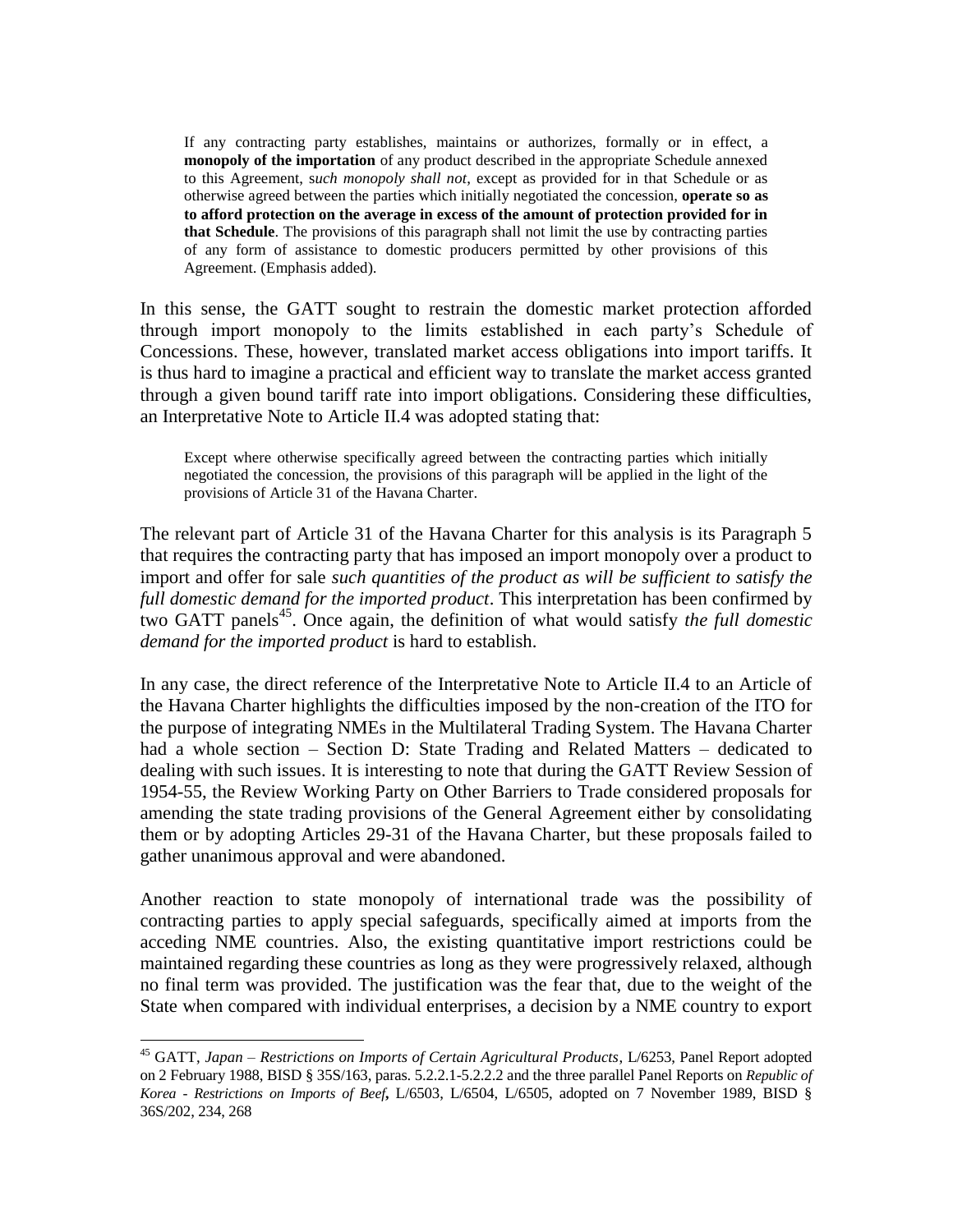a particular product would cause considerable damage to some sectors of market economy countries. The competition of private owned enterprises with state backed ones was considered unfair and would justify these "buffer" mechanisms. In this sense, in order to promote a fair competition between members of The Multilateral Trading System, a separation between state and private producers would be required.

#### **GATT Articles**

l

There are many challenges in applying the Multilateral Trading System rules, as they are, to NMEs. Some of them are highlighted here.

Article XVII of the GATT regulates the participation of SOEs in the economy of the contracting parties so as to limit potential negative effects on fair trade between private and SOEs. It states that:

1. (a) Each contracting party undertakes that if it establishes or maintains a state enterprise, wherever located, or grants to any enterprise, formally or in effect, exclusive or special privileges,\* **such enterprise shall**, in its purchases or sales involving either imports or exports, **act in a manner consistent with the general principles of non-discriminatory treatment** prescribed in this Agreement for governmental measures affecting imports or exports by private traders.

(b) The provisions of subparagraph (a) of this paragraph shall be understood to require that **such enterprises shall**, having due regard to the other provisions of this Agreement, **make any such purchases or sales solely in accordance with commercial considerations**,\* including price, quality, availability, marketability, transportation and other conditions of purchase or sale, and shall afford the enterprises of the other contracting parties adequate opportunity, in accordance with customary business practice, to compete for participation in such purchases or sales.

(c) **No contracting party shall prevent any enterprise** (whether or not an enterprise described in subparagraph (a) of this Paragraph) **under its jurisdiction from acting in accordance with the principles** of subparagraphs (a) and (b) of this paragraph.

Article XVII establishes the principles under which *all* enterprises should operate. In this sense, it seeks to obligate SOEs to act as private enterprises so as to afford the enterprises of other contracting parties adequate competition opportunity, guaranteeing fair trade. Although answering theoretically to the challenges posed by competition between private and SOE, subsequent practice has shown the difficulties in analyzing whether purchases by SOEs have been made *in accordance with commercial considerations<sup>46</sup>* .

It is worth noting that the GATT did not regulate government procurement and Article XVII.2 extends this to government procurement made through SOEs. In this sense, another challenge is that one must separate purchases made for government purposes from those made in *regular commercial* trade while analyzing whether these have

<sup>46</sup> The cases *Korea — Various Measures on Beef* and *Canada — Wheat Exports and Grain Imports*, in the WTO, both demonstrated the difficulties in analyzing the *rationale* behind SOE import decisions and of the proof of whether they acted in accordance with commercial considerations..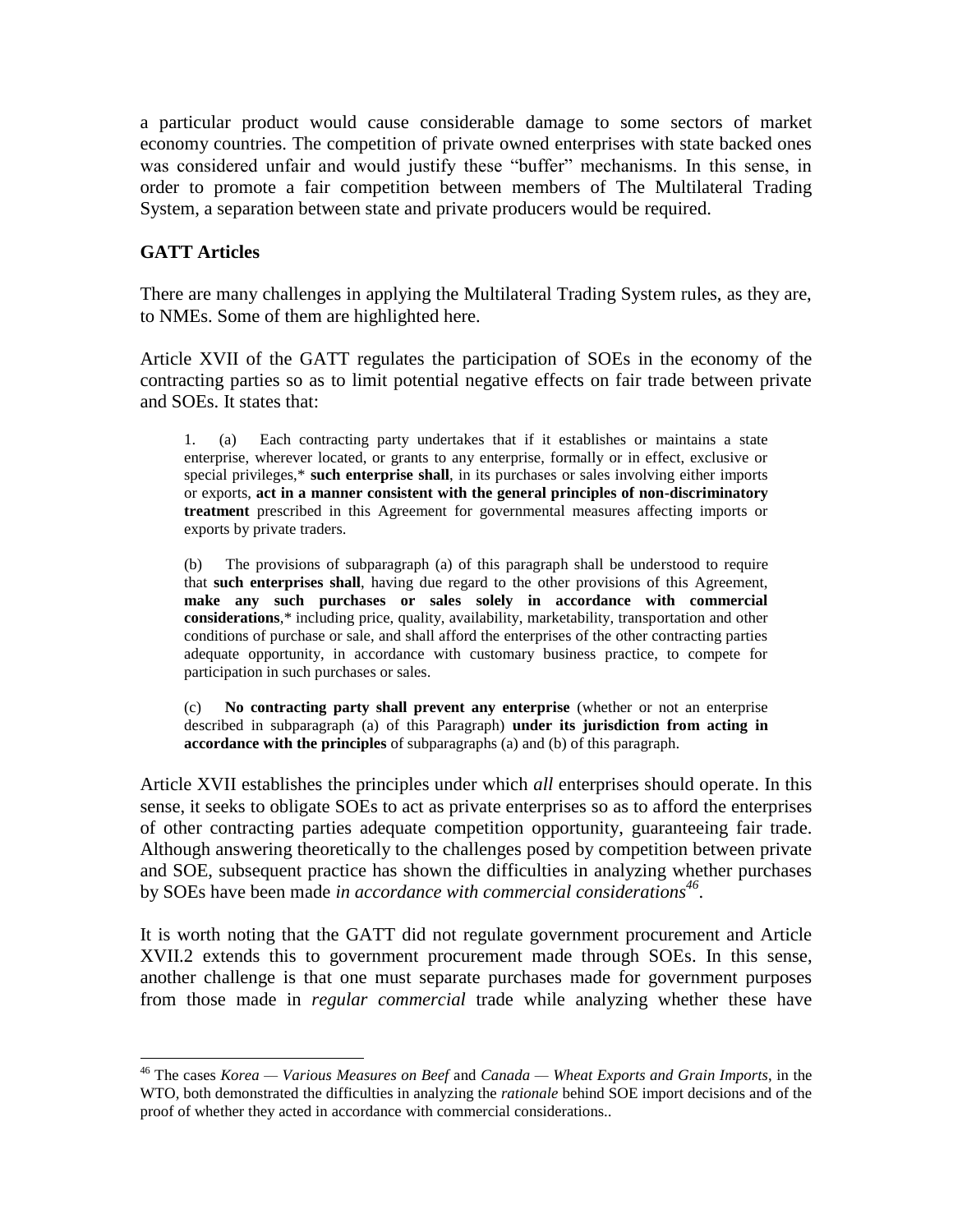respected commercial considerations. Article XVII.3 seems to acknowledge these challenges and the potential damage to fair trade of the abuse of SOEs, stating that:

3. The contracting parties recognize that enterprises of the kind described in Paragraph 1 (*a*) of this Article might be operated so as to create serious obstacles to trade; thus negotiations on a reciprocal and mutually advantageous basis designed to limit or reduce such obstacles are of importance to the expansion of international trade

The solution proposed was that countries counting with SOEs should negotiate special agreements to limit or reduce the obstacles posed by SOEs. These special agreements demonstrate the exceptionality of state-controlled production in the Multilateral Trading System. Also, it is interesting to note that the Interpretative Note paragraph 3 of Article XVII makes reference to the special agreements made under Article II.4, which in turn refers to the dispositions present in the Havana Charter. Yet again the dispositions of GATT were considered insufficient to deal with NME features and the recourse to the non-adopted Havana Charter has been deemed necessary. The extent and economic presence of SOEs in NMEs further enhance the challenges posed by the subject and indicate the insufficiency of GATT rules to discipline competition between private and  $\text{SOEs}^{47}$ .

The second aspect of NMEs highlighted during GATT time was the fixing of domestic prices by the State. This problem was mainly linked to the difficulties in determining normal value in anti-dumping investigations and the Ad Note to Paragraph 1 of Article VI of GATT was considered as a suitable arrangement. Nonetheless, the fact that internal prices were not determined by market forces, but rather by the government, made it hard to guarantee any level of market access for certain products deemed as "sensitive" by each NME country. If the government decided, due to policy options, that, for instance, the price of a good should not surpass a determined level, it would be, in practice, impeding any imports of that product in higher prices than the one established. This problem, keen in the case of NMEs, was already highlighted by the GATT, in its Article III.9 that states:

The contracting parties recognize that internal maximum price control measures, even though conforming to the other provisions of this Article, can have effects prejudicial to the interests of contracting parties supplying imported products. Accordingly, contracting parties applying such measures shall take account of the interests of exporting contracting parties with a view to avoiding to the fullest practicable extent such prejudicial effects.

Although this practice has been used several times in Western countries considered to be market economies, the extent of its use and the economic justifications regarding NME practices brings further challenges to the implementation of the National Treatment principle.

#### **Exchange rates**

 $\overline{a}$ 

 $47$  In light of the creation of the WTO, an Understanding on the Interpretation of Article XVII of the GATT 1994 was adopted. It sought to enhance transparency in SOE matters and created a working party to review notifications and counter-notifications in the subject. However, no substantial modifications to the discipline of Article XVII were promoted and the WTO provided no further development in the subject.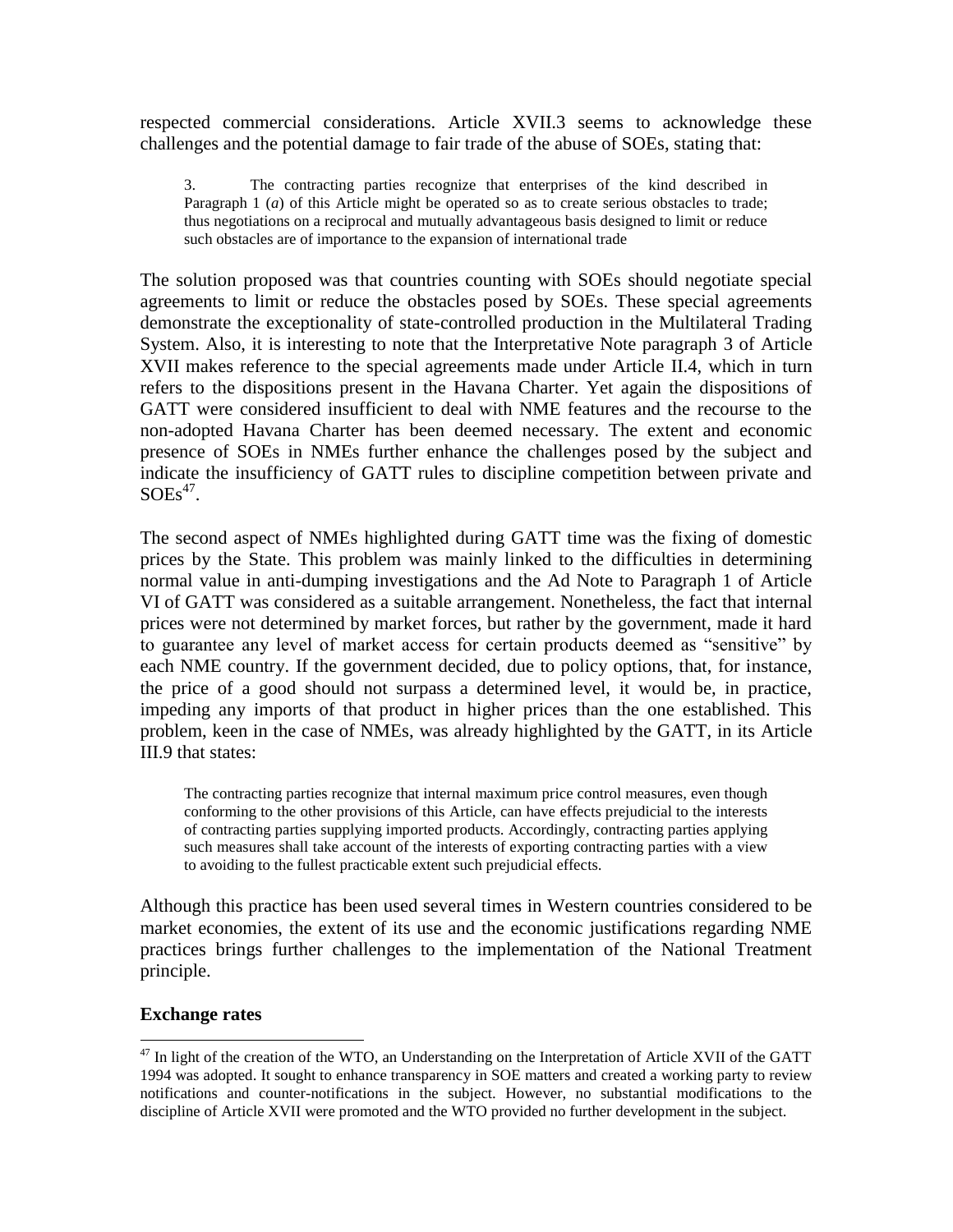Besides the issues above already highlighted in the accessions of NME during GATT time, it is possible to identify other challenges posed by the presence of NME in the Multilateral System, considering its present structure and legal order.

The control over exchange rates and the constraints on free currency convertibility has been indicated as of particular concern regarding some NME. The manipulation of exchange rates can be detrimental to imports both by its impact on tariffs as for the difficulties for economic agents to deal in international trade<sup>48</sup>. GATT Article XV is the logical reference to deal with this issue, along with the surveillance of the IMF. Nevertheless, this subject is under much debate nowadays and an effective remedy against exchange rate manipulations is still under discussion. This brings unpredictability to the whole system, but is of particular concern regarding NMEs.

#### **Subsidies**

The practice of subsidies in NME also presents special difficulties related to the inherent relationship between the source of the subsidies  $-$  the government  $-$  and their main beneficiaries – SOE. The rules present in GATT Article VI and in the SCM do not solve all these specificities, making it difficult to identify mechanisms that would allow for a clear separation between subsidy beneficiaries and benefactors.

It is worth recalling that the reason why subsidies might be considered negative in the context of international trade is that they are governmental stimulus to direct resources to a particular sector of the economy. In this sense, the government would be influencing in the allocation of resources that would otherwise be directed to whichever sector of the economy presented better comparative advantages and better efficiency. If one considers that a NME feature would be precisely the allocation of the resources of the economy by the government, the very concept of subsidies may not fit properly to this reality. Nonetheless, the surveillance and discipline of subsidy programs is an important part of the functioning of the Multilateral Trading System and it would be to the detriment of the system's coherence to exclude NMEs from it.

Finally, the control over investments decisions/planning in NME can raise other kinds of challenges, which the narrow legal basis of the WTO in the subject would not be apt to resolve.

# **2. China's obligations**

The accessions of NMEs to the WTO have produced much more debate and specific obligations to the acceding country than those during GATT. One can argue that this is due to the change in the nature of WTO obligations compared to those of GATT – being much more concerned today with policy aspects of members' international trade. Nonetheless, the accession of some countries to the WTO, deemed to be NME, have

l <sup>48</sup> THORSTENSEN, Vera, MARÇAL, Emerson, FERRAZ, Lucas, (2011) - *Impacts of Exchange Rates on International Trade Policy Instruments: The Case of Tariffs*, Journal of World Trade, v. 46, i. 3, 2012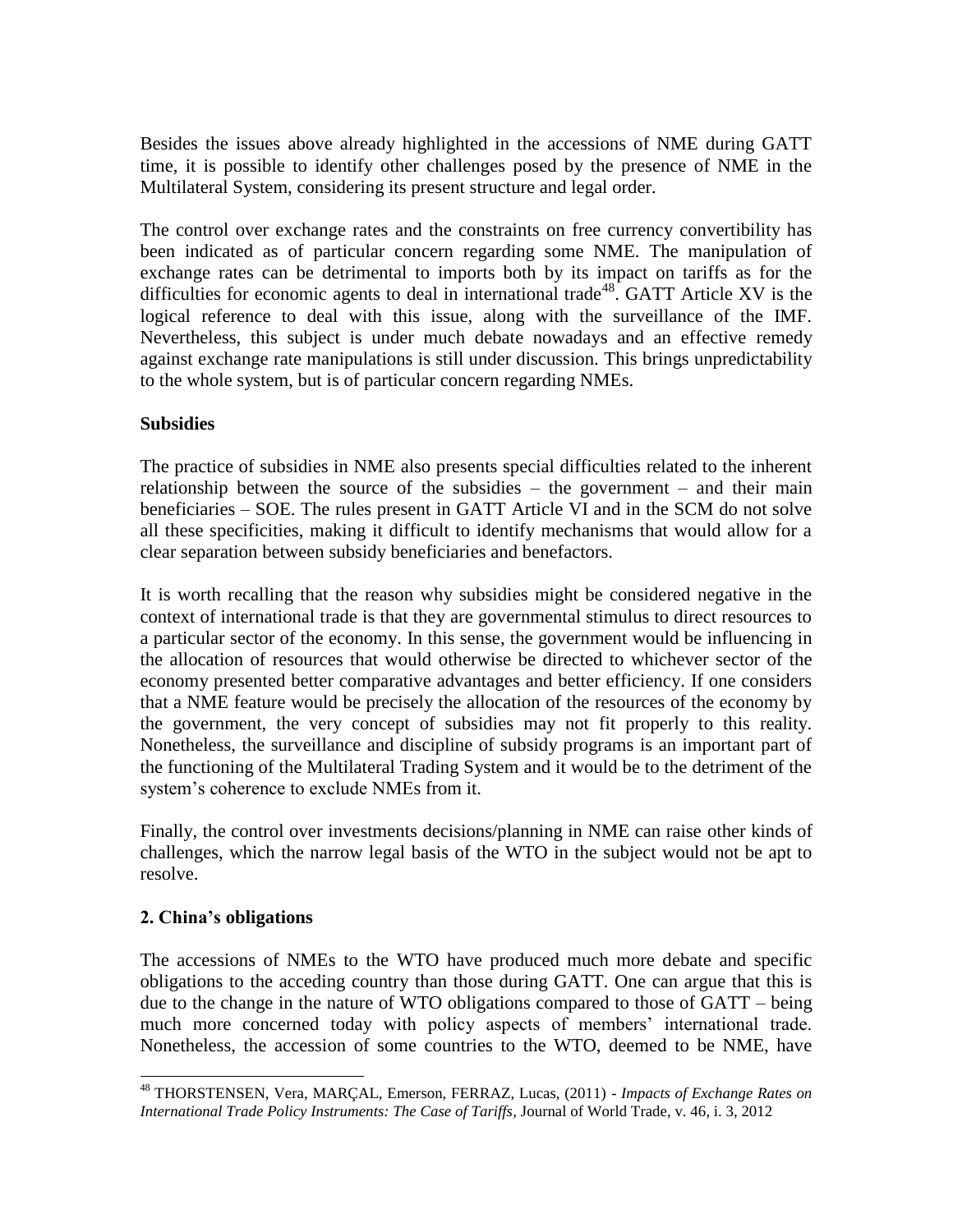entailed especial obligations, reproduced in their respective Accession Protocols<sup>49</sup>. These obligations can serve as indications of which aspects of their economies were considered to be in conflict with the legal and economic order of the WTO.

The analysis of the Protocol of Accession of China and of its Working Party Report offer some indications of the structural economic adaptations required of a NME in order to integrate itself in the Multilateral Trading System. Some key obligations are highlighted next.

#### **Uniform administration of WTO rules over the territory**

Under Article 2.A of the Accession Protocol, China must apply WTO rules in a uniform manner over all its territory, including border trade regions and minority autonomous areas, special economic zones, open coastal cities, economic and technical development zones. This is relevant since the planned-economy development model created several special zones in which trade rules could vary substantially. The uniform application of trade rules represents a considerable adaptation from this model.

#### **Rule of Law**

l

Article 2.C and 2.D requires the establishment of an official journal and of a judicial system, impartial and independent, with possibility of appeal. These two requirements can be interpreted as being necessary to implement the rule of law in China. These obligations relate to the manner by which obligations are negotiated, monitored and implemented in Western countries. In this sense, these obligations are considered imperative in order to adapt the Chinese system to the legal functioning of the WTO.

#### **Non-discrimination – foreign capital and individuals**

The Protocol of Accession, in its Article 3, establishes the obligation of China to concede national treatment for foreign individuals, enterprises and foreign-funded enterprises. Although this obligation extends to all WTO members, it has a special meaning for NME, since it implies that all foreign individuals and enterprises shall be free to participate in the economy of the country, at the same rate as nationals. This has particular implications to the treatment conceded to foreign capital in NMEs.

#### **Right to Trade – monopoly of international trade**

The right to trade and the monopoly of international trade by the State are main concerns for the well functioning of the Multilateral Trading System. In this regard, China WPR states that:

<sup>&</sup>lt;sup>49</sup> It is worth noting that WTO members have expressly considered China to be "in the process of transition" towards a full market economy". WTO, Report of the Working Party on the Accession of China, WT/ACC/CHN/49, 1 October 2001, p. 29, para. 150.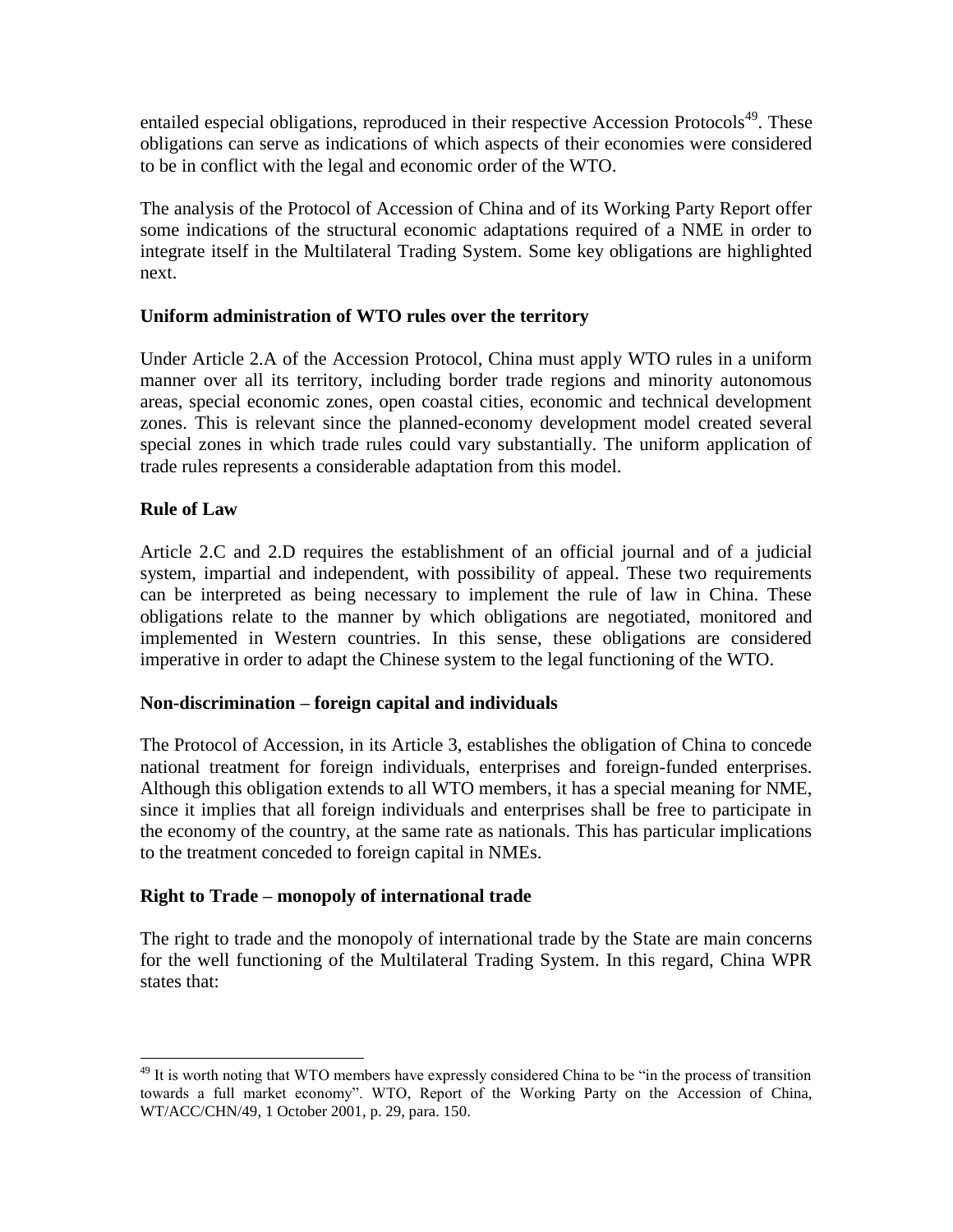80. Some members of the Working Party noted that China was in the process of liberalizing the availability of the right to import and export goods from China, but that such rights were now only available to some Chinese enterprises (totalling 35,000). In addition, foreigninvested enterprises had the right to trade, although this was restricted to the importation for production purposes and exportation, according to the enterprises' scope of business. Those members stated their view that such restrictions were inconsistent with WTO requirements, including Articles XI and III of GATT 1994, and welcomed China's commitment to progressively liberalize the availability and scope of the right to trade so that within three years after accession all enterprises would have the right to import and export all goods  $(...)$ <sup>50</sup>.

Articles 5 and 8 of the Protocol of Accession dealt with this subject. In order to conduct international trade *in a manner consistent with the WTO Agreement*, China *must progressively liberalize the availability and scope of the right to trade* for both its national and foreign individuals and enterprises (Article 5). This adaptation should be done, generally, in three years. Also import and export licensing should be liberalized and a justification by China would be required *for maintaining the restriction or its scheduled date of termination* (Article 8.b).

#### **Price controls**

Article 9 of the Protocol of Accession regulates price controls in China. This subject has been of key interest when dealing with NME. Article 9 states that China shall "allow prices for traded goods and services in every sector to be determined by market forces" and provides for the elimination of "multi-tier pricing practices". In this manner, WTO members sought to address the problem highlighted by Article III.9 of the GATT.

At the time of accession, Chinese representatives recognized that:

52. There were presently three types of prices: government price, government guidance price and market-regulated price. The government price was set by price administration authorities and could not be changed without the approval of these authorities. Products and services subject to government pricing were those having a direct bearing on the national economy and the basic needs of the people's livelihood, including those products that were scarce in  $China<sup>51</sup>$ .

Regarding this issue, China WPR states that:

50. Some members of the Working Party noted that China had made extensive use of price controls, for example in the agricultural sector. Those members requested that China undertake specific commitments concerning its system of state pricing. In particular, those members stated that China should allow prices for traded goods and services in every sector to be determined by market forces, and multi-tier pricing practices for such goods and services should be eliminated. Those members noted, however, that China expected to maintain price controls on the goods and services listed in Annex 4 to the Draft Protocol, and stated that any such controls should be maintained in a manner consistent with the WTO Agreement, in particular Article III of the GATT 1994 and Annex 2, paragraphs 3 and 4, of the Agreement on Agriculture.<sup>52</sup>.

l

<sup>50</sup> *Ibid*, p 15.

<sup>51</sup> *Ibid*, p. 10

<sup>52</sup> *Ibid*, p. 10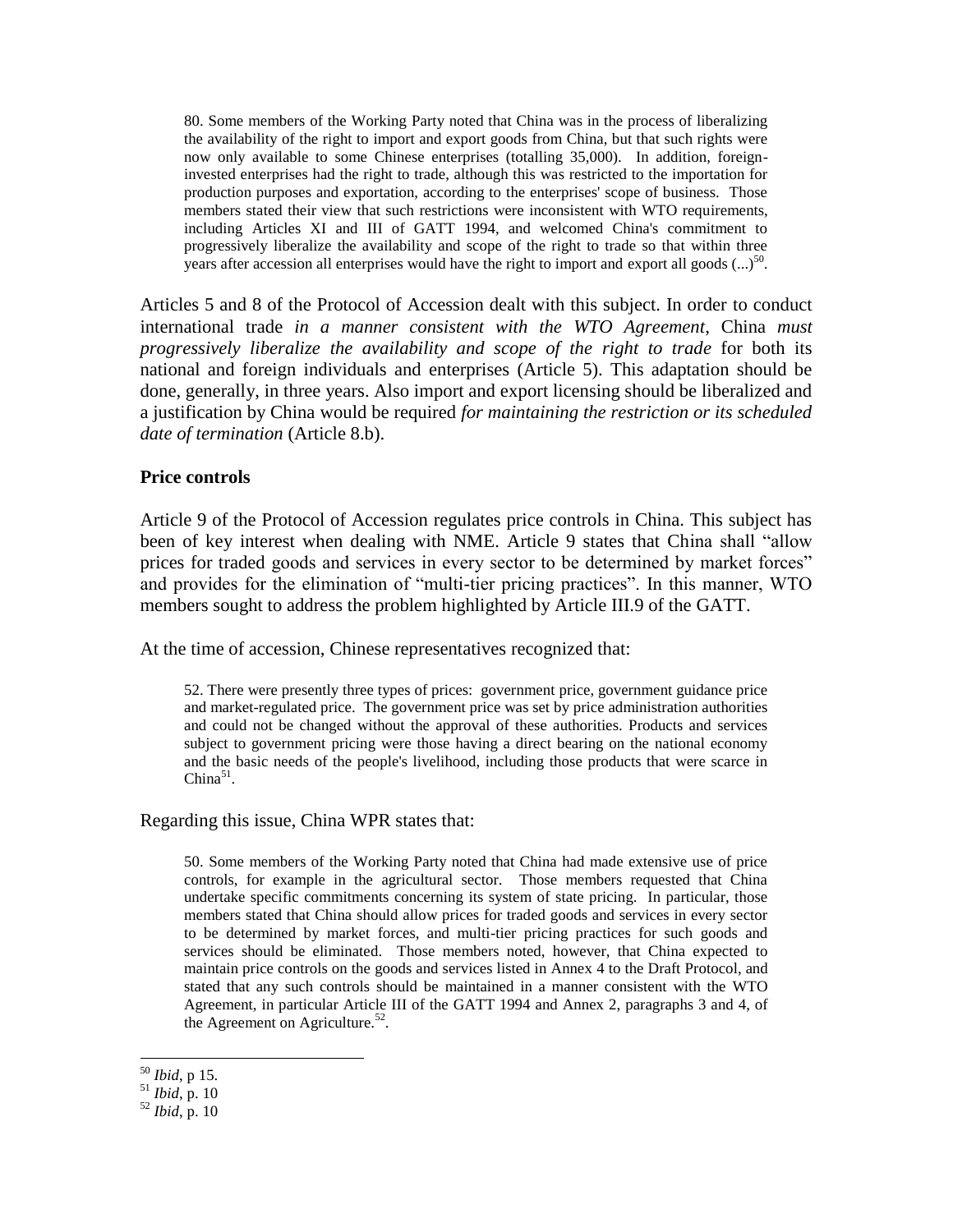China undertook the obligation to terminate, generally, the price control system, and to maintain only those contained at Annex 4 of the Protocol of Accession. In so, China also agreed not to implement price controls in such way as to provide further protection for its domestic market.

#### **Subsidies and Countervailing Measures**

Regarding the subsidisation of Chinese economy, the special characteristics of China's development model bring further challenges to the implementation of the SCM Agreement. In this sense, China WPR stated that:

171. Some members of the Working Party expressed concern that the special features of China's economy, in its present state of reform, still created the potential for a certain level of trade-distorting subsidization; this could have an impact not only on access to China's domestic market, but also on the performance of Chinese exports in the markets of other WTO Members, and should be subject to effective SCM Agreement disciplines. (...) The representative of China (...) informed the Working Party of the efforts being undertaken, as part of its ongoing reform process, to reduce the availability of certain types of subsidies $^{53}$ .

Annex 5.A of the Accession Protocol of China brought a list of 22 types of subsidies, 3 of which should be phased out after accession (Annex 5.B). Those are: subsidies provided to certain state-owned enterprises which are running at a loss; the priority in obtaining loans and foreign currencies based on export performance; preferential tariff rates based on localization rate of automotive production.

Also, due to the difficulties in identifying subsidies in NMEs and determining specificity during countervailing duties investigations, Article 10.2 of the Protocol of Accession considered that subsidies *provided to state-owned enterprises will be viewed as specific if, inter alia, state-owned enterprises are the predominant recipients of such subsidies or state-owned enterprises receive disproportionately large amounts of such subsidies*.

# **State-Owned Enterprises**

The rate of participation of SOEs in the economy is considered one of the most important features of NMEs. China undertook the obligation not to allow government interference in SOE commercial decisions, which would be dependent solely upon commercial considerations.

45. The representative of China emphasized the evolving nature of China's economy and the significant role of FIEs and the private sector in the economy. Given the increasing need and desirability of competing with private enterprises in the market, decisions by state-owned and state-invested enterprises had to be based on commercial considerations as provided in the WTO Agreement.

46. The representative of China further confirmed that China would ensure that all stateowned and state-invested enterprises would make purchases and sales based solely on commercial considerations, e.g., price, quality, marketability and availability, and that the

 $\overline{a}$ <sup>53</sup> *Ibid*, p. 34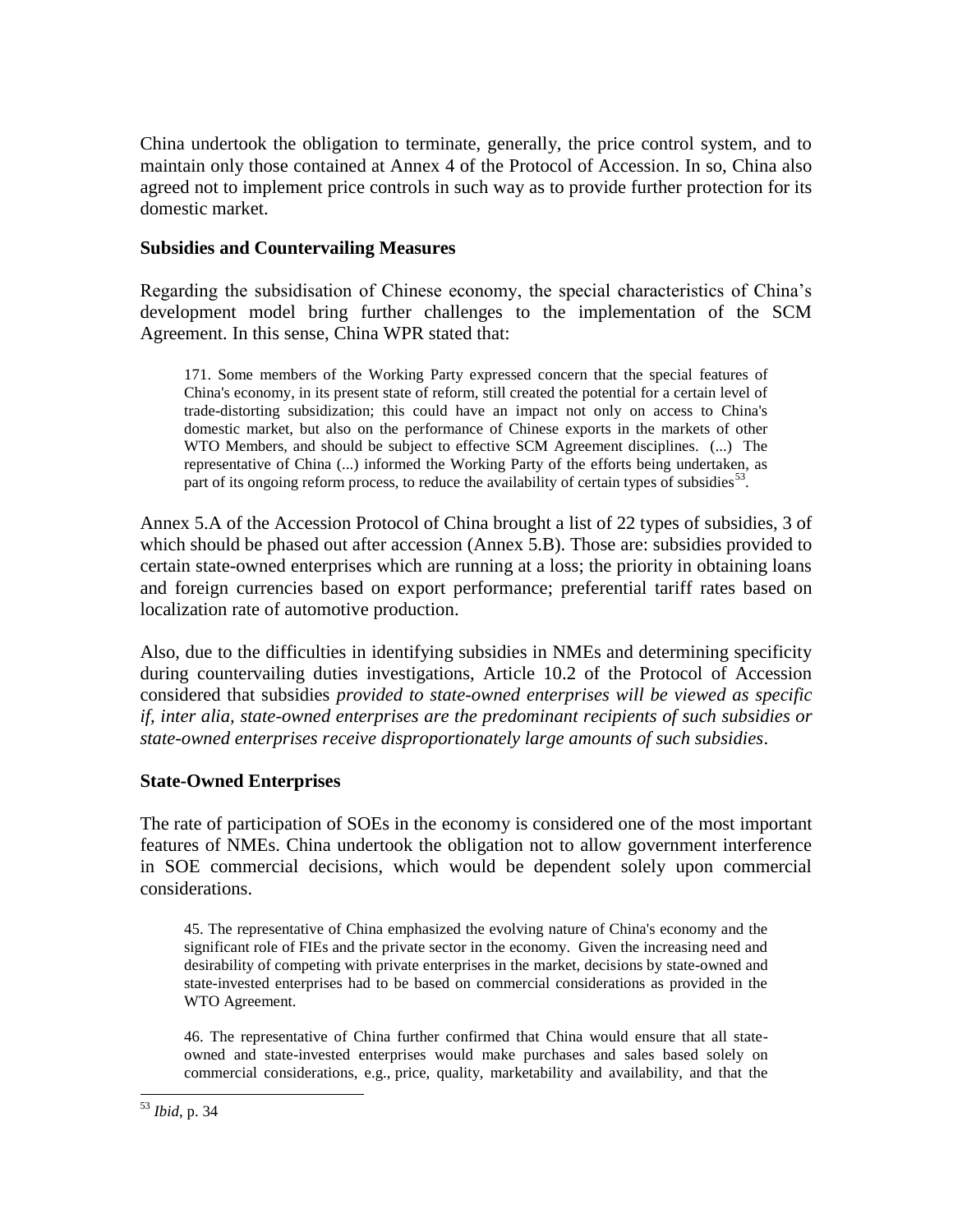enterprises of other WTO Members would have an adequate opportunity to compete for sales to and purchases from these enterprises on non-discriminatory terms and conditions. In addition, the Government of China would not influence, directly or indirectly, commercial decisions on the part of state-owned or state-invested enterprises, including on the quantity, value or country of origin of any goods purchased or sold, except in a manner consistent with the WTO Agreement. The Working Party took note of these commitments.

# **Transitional Product-Specific Safeguard Mechanism and Price Comparability in Anti-dumping Investigations**

Two "buffer" mechanisms were conceived to address WTO members' concerns about the impact on their economies of China's accession to the WTO. The first one is the reference to special rules regarding price comparability in anti-dumping and countervailing measures investigations against imports from China.

As it was the case in other NME accessions, the use of alternative methodologies to calculate normal price during anti-dumping investigations was deemed appropriate considering the difficulties provided by special characteristics of the Chinese domestic market. The lack of normal commercial environment and the high level of State presence in the economy were considered as NME features that would render anti-dumping investigations based on internal prices as impractical.

Although the possibility of using alternative methodologies for normal price determination concerning NMEs already existed under GATT Article VI, through its Ad Note, a new *special and temporary system* was created<sup>54</sup>. Under this new *special system*, provided for in Article 15 of China's Accession Protocol, there is no need for countries to apply the exception of the Ad Note to China since it would be objectively considered as a NME, for price comparability purposes, for 15 years, i.e. until 2016.

This mechanism had already been previewed in the WPR of Viet Nam<sup>55</sup> and can be seen as a means to enhance the protection granted through the application of alternative methodologies in anti-dumping investigations against NMEs, especially considering the difficulties by investigating authorities to access relevant data.

The second buffer mechanism is the use of transitional product-specific safeguard mechanism – one general (until 2013) and another specific to the textile sector (no longer in force). This is a common feature of NME accessions to the Multilateral Trading

l

 $54$  The legal basis and the deadline for the applicability of this new system has been the focus of much academic debate recently. See TIETJE, Christian and NOWROT, Karsten, "Myth or Reality? China's Market Economy Status under WTO Anti-Dumping Law after 2016", *Policy Papers on Transnational Economic Law*, No. 34, Transnational Economic Law Research Center, December 2011. See also O'CONNOR, Bernard, *Market-economy status for China is not automatic*, VoxEu 27 November 2011. Available at [http://www.voxeu.org/index.php?q=node/7345.](http://www.voxeu.org/index.php?q=node/7345) Last access on 01.03.2012 and in GAO, Henry, *If you don't believe in the 2012 myth, do you believe in the 2016 myth?*, WTO and China, 20 November 2011. Available at [http://wtoandchina.blogspot.com/2011/11/if-you-dont-believe-in-2012](http://wtoandchina.blogspot.com/2011/11/if-you-dont-believe-in-2012-myth-do-you.html) [myth-do-you.html.](http://wtoandchina.blogspot.com/2011/11/if-you-dont-believe-in-2012-myth-do-you.html) Last access on 01.03.2012

<sup>55</sup> See WTO, *Report of the Working Party on the Accession of Viet Nam*, WT/ACC/VNM/48*,* 11 January 2007, para. 255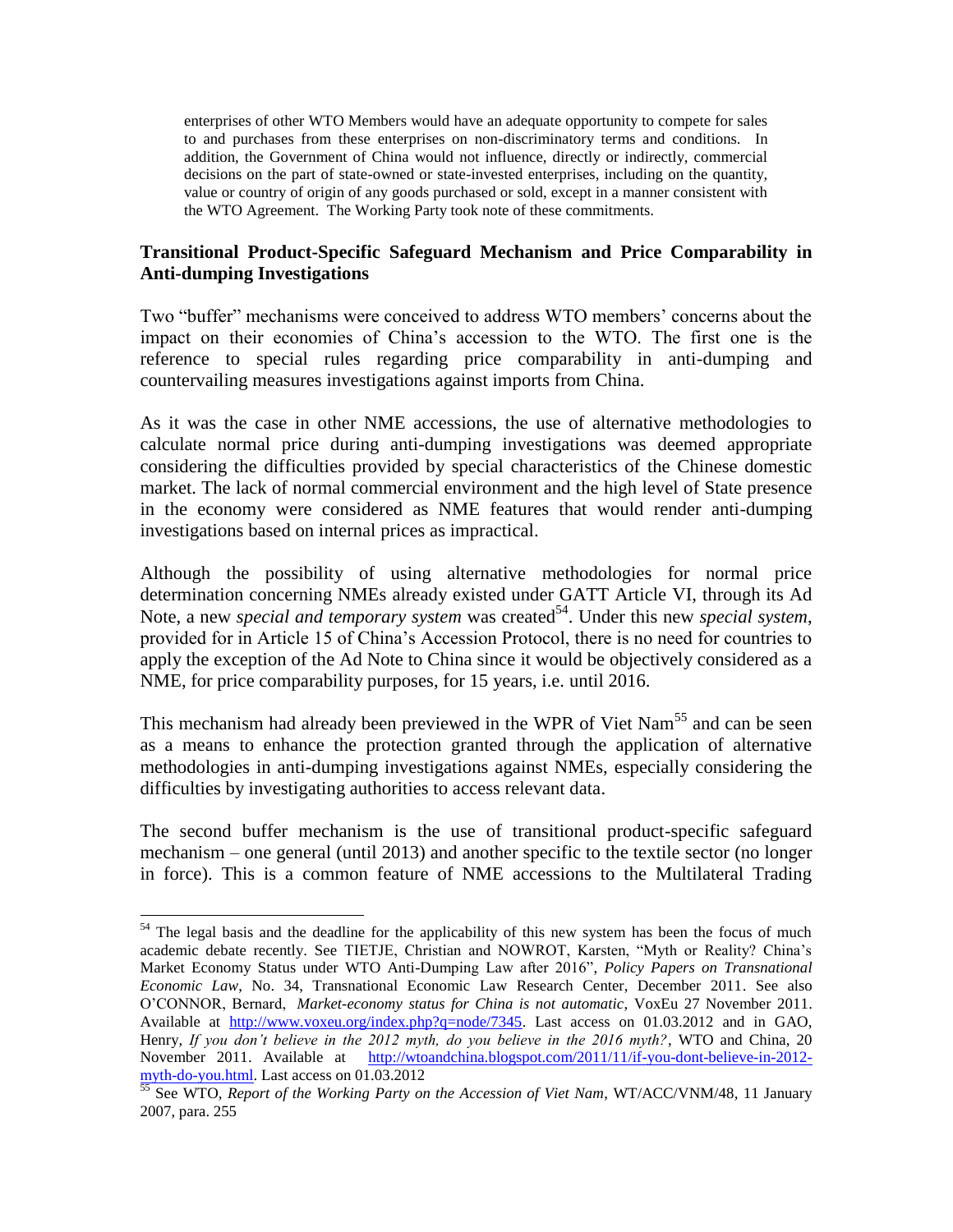System and has been reproduced in the Protocol of Accession of China in its Article 16 and in China WPR Para. 242, respectively.

The transitional element of both mechanisms is proof of political bargain but also of the understanding that such mechanisms would not be needed once the NME features of China that justified them were surpassed.

#### **Transitional Review Mechanism**

As a sign of the importance of all the above-mentioned systemic changes required of China, a special transitional review mechanism was provided for in Article 18 of the Protocol of Accession of China. This mechanism would examine China's implementation of its obligations both under WTO agreements and under China WPR and Protocol of Accession. China was subject to annual reviews in the first eight years of its accession and to an additional review by the tenth year (the last one occurred in 2011).

It is worth noting that the transitional review mechanism operated in conjunction with the regular Trade Policy Review Mechanism to which all countries are subject regularly. China is subject to reviews each two years under the regular mechanism (the first was conducted in 2006). The combination of both review mechanism made China's economy as the most scrutinized since its accession, demonstrating the impact of its accession to the Multilateral Trading System.

#### **3. Conclusions**

There are several WTO provisions that are not adapted to NMEs. Core principles such as the national treatment, as well as rules on market access, established in GATT Article II, face challenges when applied to NMEs. Furthermore, even Article XVII, created to deal with the issue of state-trading enterprises show itself as insufficient to regulate NMEs and to assure their compatibility with the Multilateral Trading System.

The WTO members, therefore, decided to require new obligations from acceding NMEs, imposing substantial economic changes and eliminating aspects considered incompatible with the multilateral system. Considering all these deep systemic obligations to which China had to adhere before acceding to the WTO, it is fair to argue that WTO members sought to guarantee the adequacy of China's economy to multilateral trading rules by demanding reforms that would curb Chinese NME features. In this sense, Julia Ya Qin states that "*as a result of these obligations, whether China practices market economy is no longer a mere matter of domestic policy; instead, it has become a matter of WTO law*" 56 .

l <sup>56</sup> QIN, Julia Ya, "China, India and WTO Law", *in* SORNARAJAH, Muthucumaraswamy; WANG, Jiangyu, *China, India and the International Economic Order*, Cambridge University Press, 2010, p 173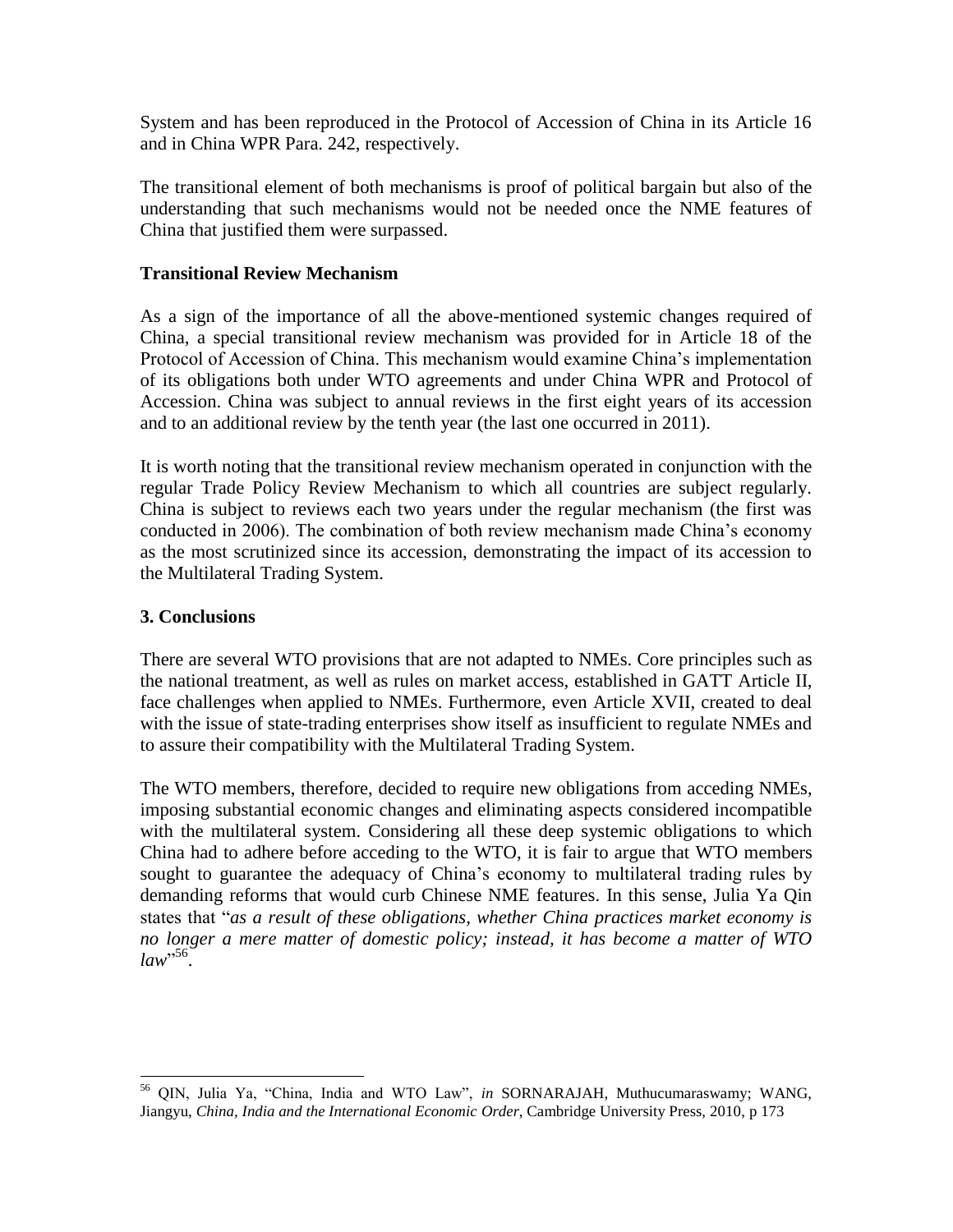#### **IV. IMPLICATIONS OF THE NME ISSUE FOR THE WTO**

The present study has analyzed the systemic challenges posed by the integration of NMEs into the Multilateral Trading System. The relationship between market and planned economies has seen an interesting evolution on how the GATT and the WTO dealt with the specificities of trade between the two economic systems. The accession of China has, in this sense, required 15 years of intensive negotiations, including extensive economic and legal analysis to conclude a set of systemic adaptations required of China so as to allow for its accession.

These systemic adaptations comprise obligations in the fields of: foreign exchange; state ownership and privatization; pricing policies; trading rights; subsidies; industrial policy; state-trading enterprises; investment; rule of law and transparency. These obligations were considered by the members of the WTO as indispensable for the establishment of a level playing field regarding trade with China and for the well-functioning of the WTO legal order.

After 10 years of China's accession, however, trade disputes and tensions between China and some of the most important members of the WTO, especially the US, have arisen over China's compliance with WTO obligations. In the wake of the worst financial crisis since the Great Depression, trade rows and resentment over China's trade and industrial policies have been present daily in international and local news. This study argues that much of the tension expressed by members of the WTO is due to the fact that the Multilateral Trading System is not apt to deal with NME features still present in China's economy.

The Multilateral Trading System, in its present state, does not offer the necessary mechanisms to allow a leveled playing field in trade between market and NMEs. A solution would be to negotiate new provisions to regulate specific features of China and other NMEs, if the transition of these countries towards a market oriented model remains incomplete.

The first action that should be taken is the creation of a Working Group under the WTO that would study the impacts caused by NME features to multilateral trade rules. The Working Group would be able to evaluate the specific elements of NMEs that may be considered incompatible with the Multilateral Trading System and which elements require an adaptation of the Multilateral Trading System in order to allow a better application of WTO rules.

It is also imperative to adapt the existing rules on trade defense: antidumping (especially the Ad Note to GATT Article VI, considered outdated), subsidies and safeguards. Special attention must be given to GATT Article XVII on SOEs. A deeper study in this Working Group could reveal more provisions that would need to be discussed.

It is essential to WTO members to deal with the concerns raised by NME's participation at the WTO. The rules of the Multilateral Trading System are no longer able to provide a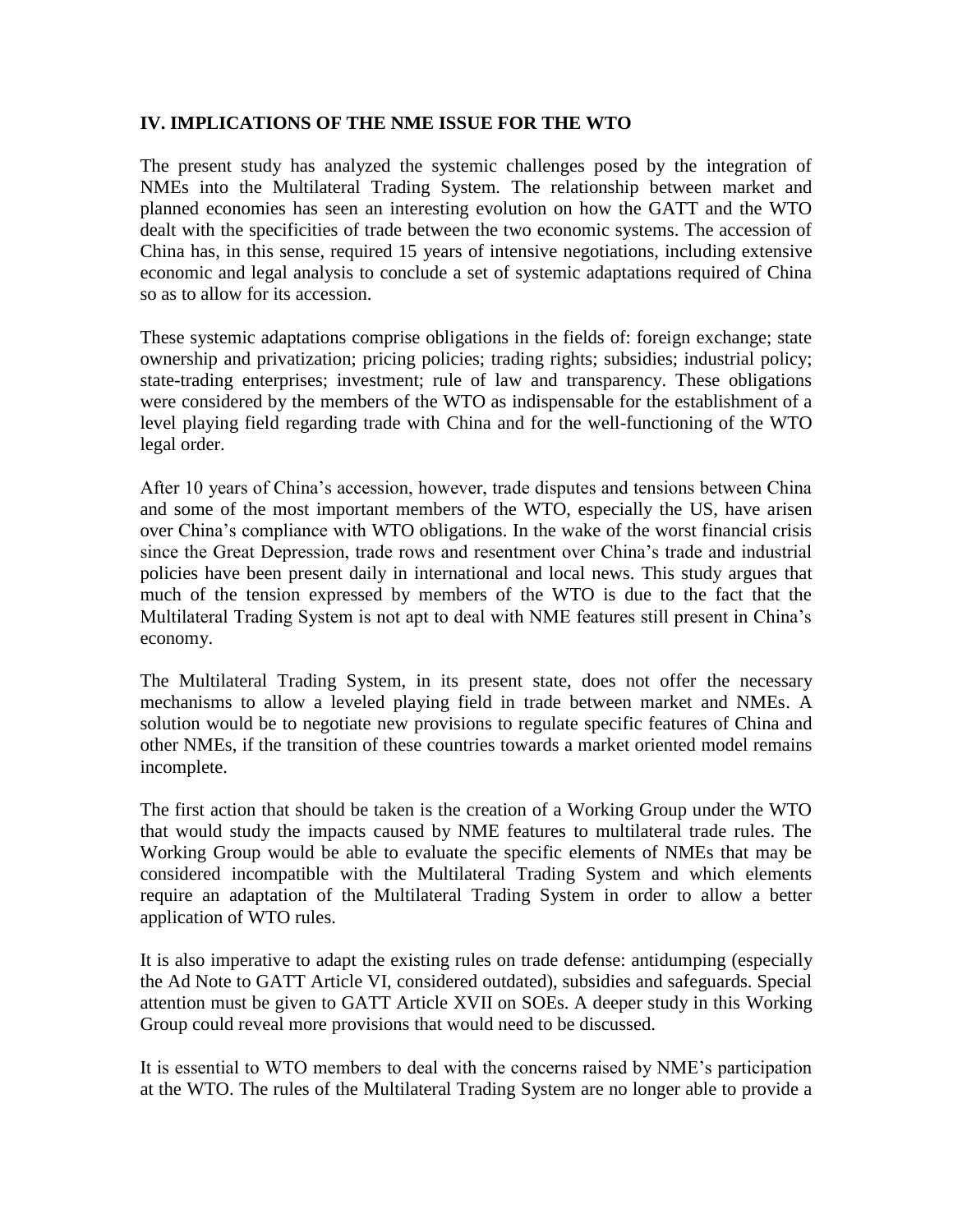consistent trade regulation that assures the respect of the organization's core principles. The conflicts raised by the issue of NMEs between WTO members have the potential to undermine the Organization. Members must negotiate a solution urgently.

With the impasse of the Doha Round and no political will to unblock the System, either WTO members take the challenge in their hands and negotiate new rules to accommodate this challenge, or, once again, this explosive issue will go to the Dispute Settlement Body. The diplomatic-judicial "Tribunal" of the WTO will have the task to solve a dispute through rulings of the Appellate Body based on ambiguous old articles.

Once again, negotiations and diplomacy will be surpassed by judicial decisions, called upon to solve conflicts by adapting the existing rules to unforeseen situations.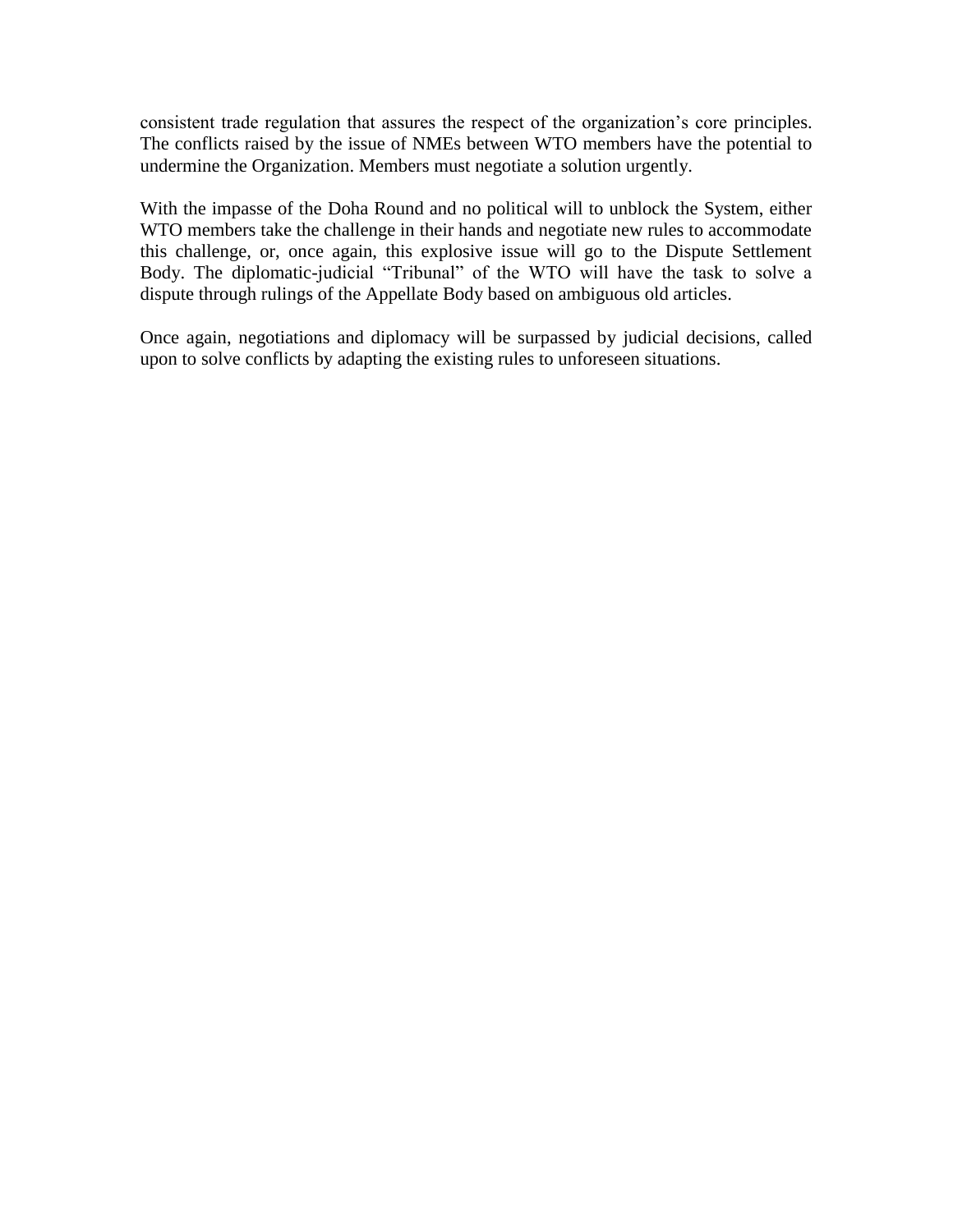#### **BIBLIOGRAPHY:**

COTTIER, Thomas; MAVROIDIS, Petros C; NADAKAVUKAREN, Khrista S, *State Trading in the Twenty-First Century*, World Trade Forum, University of Michigan Press, 1998, 454 p.

EVENETT, Simon, "The US-Sino Currency Dispute: New Insights from Economics, Politics and Law*"*, *VoxEU*, 2010.

GAO, Henry, "If you don't believe in the 2012 myth, do you believe in the 2016 myth?", *WTO and China*, 20 November 2011. Available at: [<http://wtoandchina.blogspot.com/2011/11/if-you-dont-believe-in-2012](http://wtoandchina.blogspot.com/2011/11/if-you-dont-believe-in-2012-myth-do-you.html) [myth-do-you.html>](http://wtoandchina.blogspot.com/2011/11/if-you-dont-believe-in-2012-myth-do-you.html). Viewed at: 1 March 2012.

GRANICK, David, "The Hungarian Economic Reform," *World Politics*, v. 25, N. 3, April 1973, pp. 414- 429.

GRZYBOWSKI, K., "Socialist Countries in GATT", *American Journal of Comparative Law*, v. 28, n. 4, 1980, pp. 539-554.

HORLICK, Gary; SHUMAN, Shannon, "Nonmarket economy trade and U.S. Antidumping/Countervailing Duty Laws," *The International Lawyer*, v. 18, n. 4, 1984.

HUANG, Chieh, "Non market economies' accessions to the WTO: an empire is rising?" *ISA Annual Convention*, San Francisco (CA), March 23-26, 2008.

HUANG, Yasheng. *Capitalism with Chinese characteristics – Entrepreneurship and the State*, Cambridge: Cambridge University Press, 2008.

JACKSON, John H., *Restructuring the GATT System*, Royal Institute of International Affairs, London, 1990.

JONES, Kent, "The Political Economy of WTO Accession: The unfinished business of universal membership," *World Trade Review*, v. 8:2, April, 2009, p. 279-314.

LONGBAO, Wei, "Regional Economic Development and Entrepreneurship in China," paper prepared for the conference, *US-China Business Cooperation in the 21st Century: Opportunities and Challenges for Entrepreneurs*, Indianapolis (Indiana/US), Indiana University, April 15-17, 2009.

O'CONNOR, Bernard,"Market-economy status for China is not automatic", *VoxEu*, 27 November 2011. Available at: [<http://www.voxeu.org/index.php?q=node/7345>](http://www.voxeu.org/index.php?q=node/7345). Viewed at: 1 March 2012.

POLOUEKTOV, Alexander, *"The Non-Market Economy" Issue in International Trade in the Context of WTO Accessions*, Unctad/DITC/TNCD/MISC.20, Unctad Report, 9 October 2002.

RUDDY, Brendan, "The Critical Success of the WTO: Trade Policies of the Current Economic Crisis,"in *Journal of International Economic Law*, v. 13, n. 2, Oxford: Oxford University Press, 2010, pp. 475-495.

RUGGIE, John, "International Regimes, Transactions, and Change: Embedded Liberalism in the Postwar Economic Order," *International Organization,* volume 36(2), International Regimes, Spring, 1982

SHAOHUA, Ma, *Government-Industry Relations After Decentralization: From the Five-Year Plan to the World Trade Organization,* PhD thesis, 2010. Available at: [<http://scholarbank.nus.edu/bitstream/handle/10635/27502/MaSH.pdf?sequence=1>](http://scholarbank.nus.edu/bitstream/handle/10635/27502/MaSH.pdf?sequence=1). Viewed at: 23 February 2012.